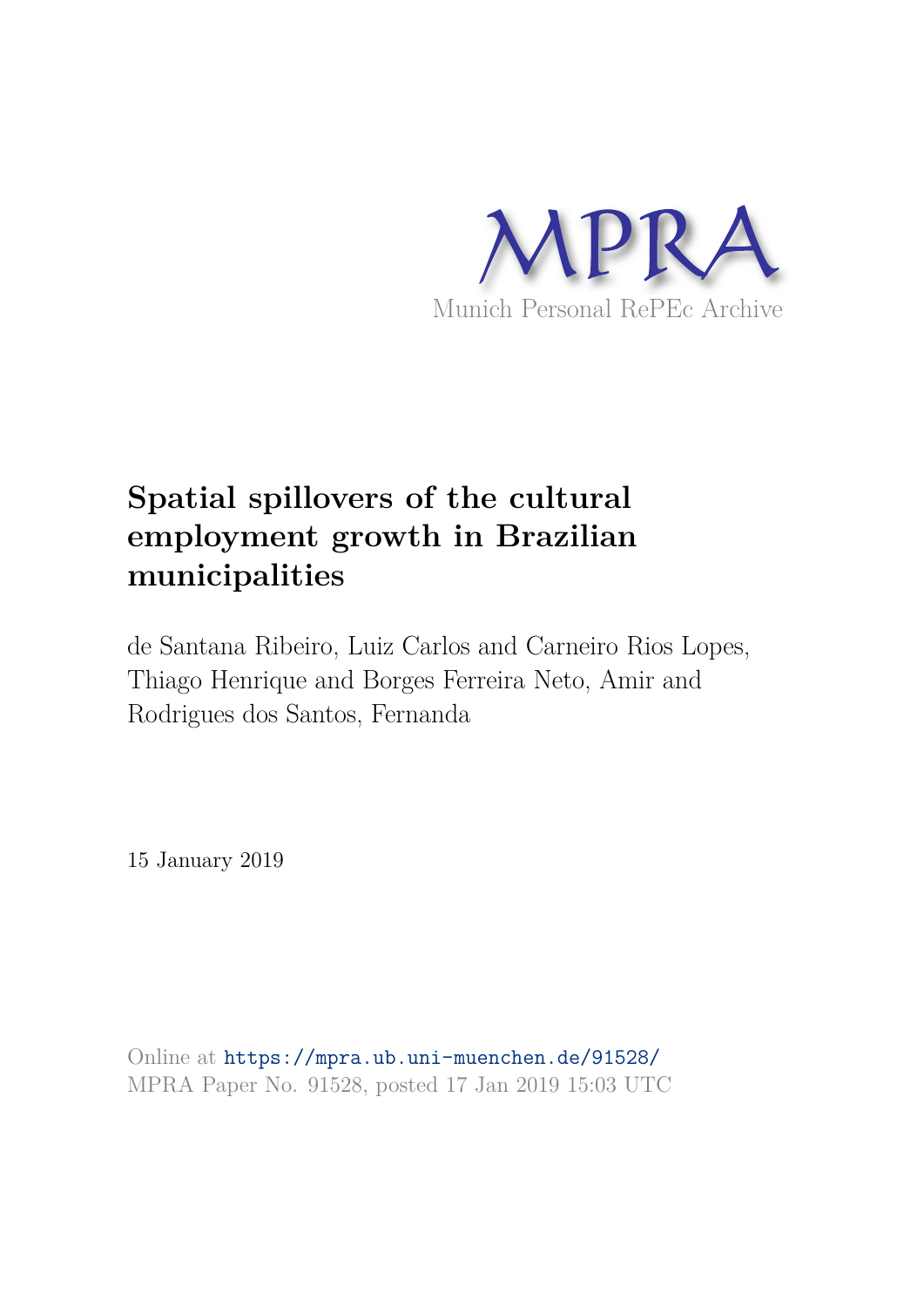# **Spatial spillovers of the cultural employment growth in Brazilian municipalities**

Luiz Carlos de Santana Ribeiro Department of Economics Federal University of Sergipe em: [ribeiro.luiz84@gmail.com](mailto:ribeiro.luiz84@gmail.com)

Thiago Henrique Carneiro Rios Lopes Department of Economics University of Salvador em: [thiagohenriquerios@gmail.com](mailto:thiagohenriquerios@gmail.com)

> Amir Borges Ferreira Neto Department of Economics West Virginia University em: [amneto@mix.wvu.edu](mailto:amneto@mix.wvu.edu)

Fernanda Rodrigues dos Santos Department of Economics Federal University of Sergipe em: [fxnanda@hotmail.com](mailto:fxnanda@hotmail.com)

**Abstract:** The Brazilian cultural sector is rarely explored in the literature, especially considering all municipalities at the same time in an economic and spatial perspective. This paper aims to measure the level of specialization, urbanization and diversification externalities on the cultural employment growth rate in Brazilian municipalities between 2006 and 2016. To do so, spatial econometric models are used. The main results indicate there are no spatial associations regarding cultural employment growth in Brazil. The lack of complementarity of this sector, associate with the lack of incentives for its development, particularly in small municipalities, helps to explain our results.

**Keywords:** cultural activities; Brazilian municipalities; spatial econometrics; specialization externalities

**JEL:** R12; Z10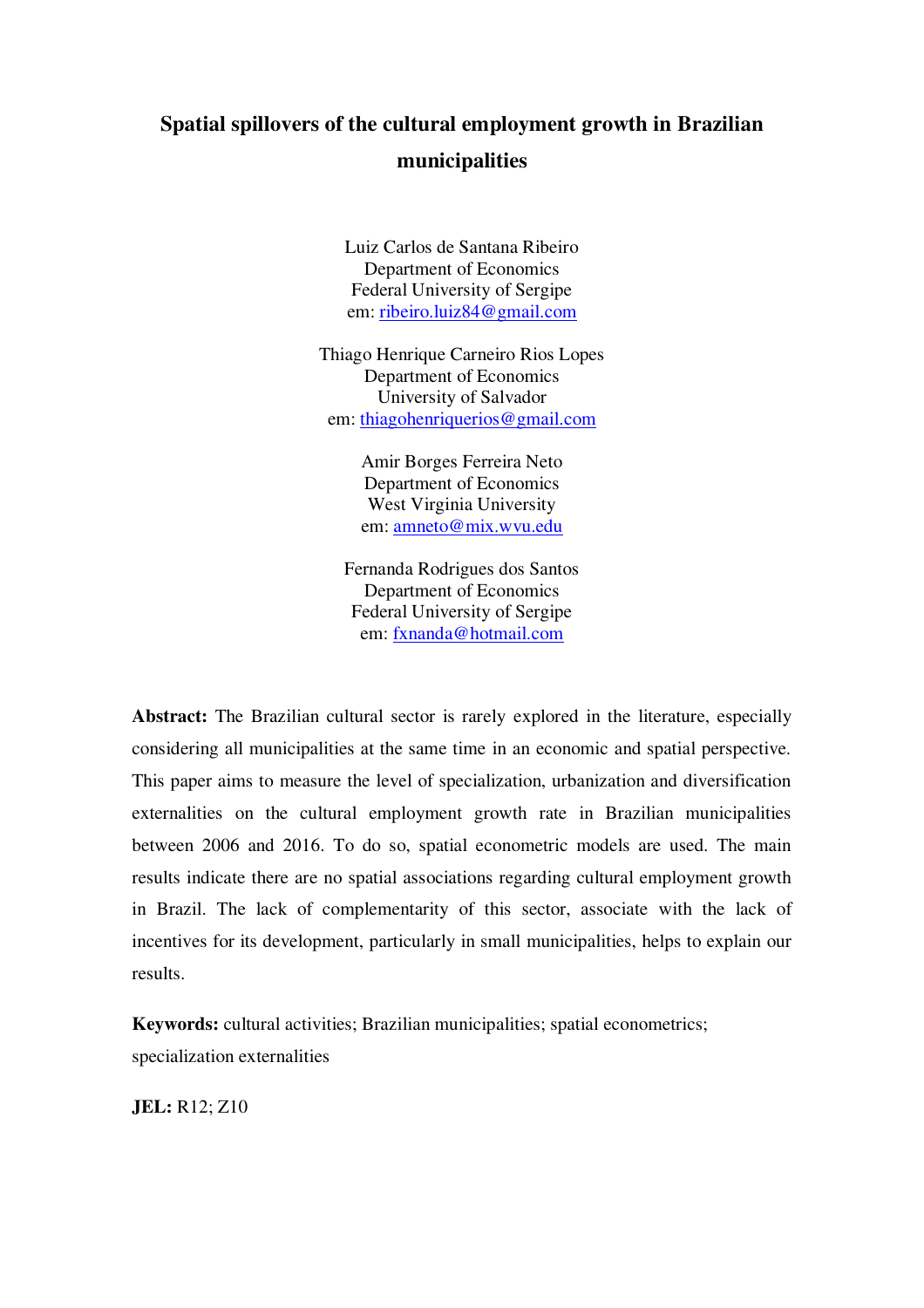#### **1. Introduction**

The creative and cultural industries have been growing faster than traditional industries over the last few decades (Florida, 2014). For instance, in Brazil, reports by the Brazilian Institute of Geography and Statistics (IBGE) shows more than a 30% growth of gross output and value added between 2003-2005 and 2007-2010 periods. In addition, there has been over a 10% increase in the formal<sup>i</sup> workforce in these industries for both periods. However, most of the literature on these industries, especially in Brazil, are still scarce. The expansion of data availability in conjunction with software development contributed to the increase of empirical studies in cultural economics across the globe.

Despite some studies, there has been an increasing effort to evaluate the cultural sector in Brazil. Given the growth trend in output and employment, investigating the spatial spillovers from the cultural employment dynamic in the Brazilian municipalities is of interest. To fill in this gap, this paper aims at measuring the level of specialization, urbanization and diversification externalities on the cultural employment growth rate in Brazilian municipalities between 2006 and 2016. To do so, we use data from the Annual Report of Social Information from the Brazilian Ministry of Labor and Employment (MTE) for the period 2006–2016 and employ Local Indicators of Spatial Association statistics and spatial econometric models.

The focus on specialization, urbanization and diversification stems from the literature of agglomeration and growth. Firms that locate close to each other enjoy specialization or localization spillovers from sharing intermediate inputs, job-market pooling and matching and knowledge spillovers (Marshall, 1920; Glaeser et al., 1992). These, in turn, help the growth and development of said industry. On the other hand, Jacobs (1969) argues that the urban scale and the diversification of industries are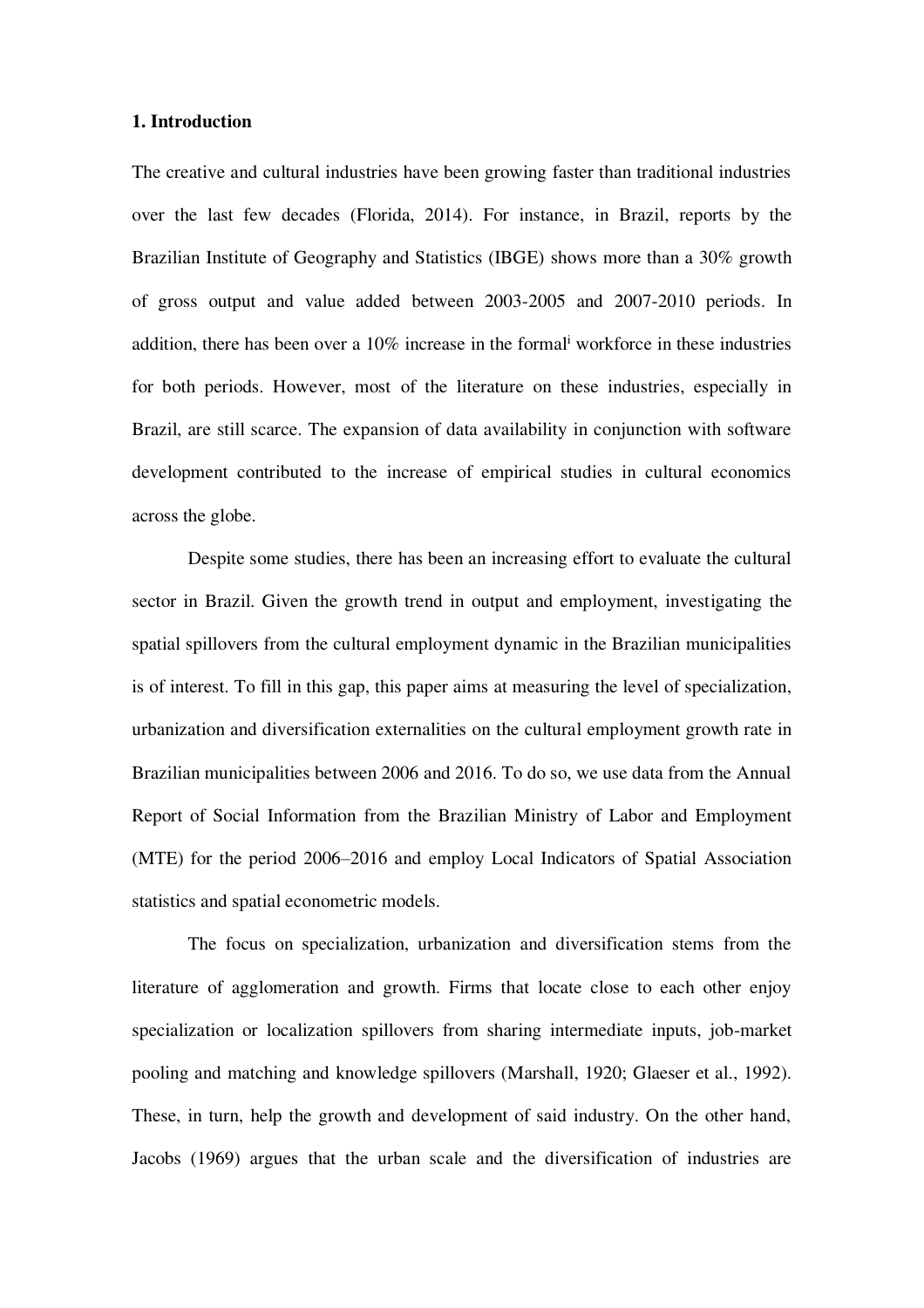elements that foster innovation and growth. Thus, to properly explain the growth of an industry, it is important to account for all specializations, urbanization and diversifications, as there is no definite answer on which effect is more important (Henderson, 2003, Duranton and Overman, 2005, Groot et al., 2014).

Few studies have assessed the cultural sector in Brazil on different aspects. Some of the topics covered so far are: the production structure (Ferreira Neto et al., 2018); expenditure and consumption of cultural goods and services (Machado et al., 2017; Machado and Paglioto, 2012; Diniz and Machado, 2009; 2011); cultural policy (Souza, 2016); characteristics' identification of the cultural sector among Brazilian municipalities (Ribeiro and Lopes, 2015; Ferreira Neto and Perobelli, 2013) and labor market (Machado et al., 2013; Ferreira Neto et al., 2012).

Expenditures on cultural goods are not only related to available time and income, but the habit of consuming this type of goods is also an important factor, although it is not very common in Brazilian society (Machado et al., 2017). Diniz and Machado (2009) have shown that expenditures on cultural goods/services are very low in Brazilian households, especially in rural areas. As a matter of fact, according to Machado and Paglioto (2012), this expenditure is higher in metropolitan regions - 32.5% of households declared they had incurred this type of expenditure in 2008-09. In terms of interdependence, Ferreira Neto et al. (2018) have shown that Telecommunication, edition and news agencies is the only cultural sector in Brazil with high links to other activities.

Although access to culture is a guaranteed right for all Brazilian citizens, there is an inequality in culture's access. Cultural goods are concentrated in the large Brazilian cities, and the demand for these products is greater for the population that has higher income and higher education (Ribeiro and Lopes, 2015). According to these authors, the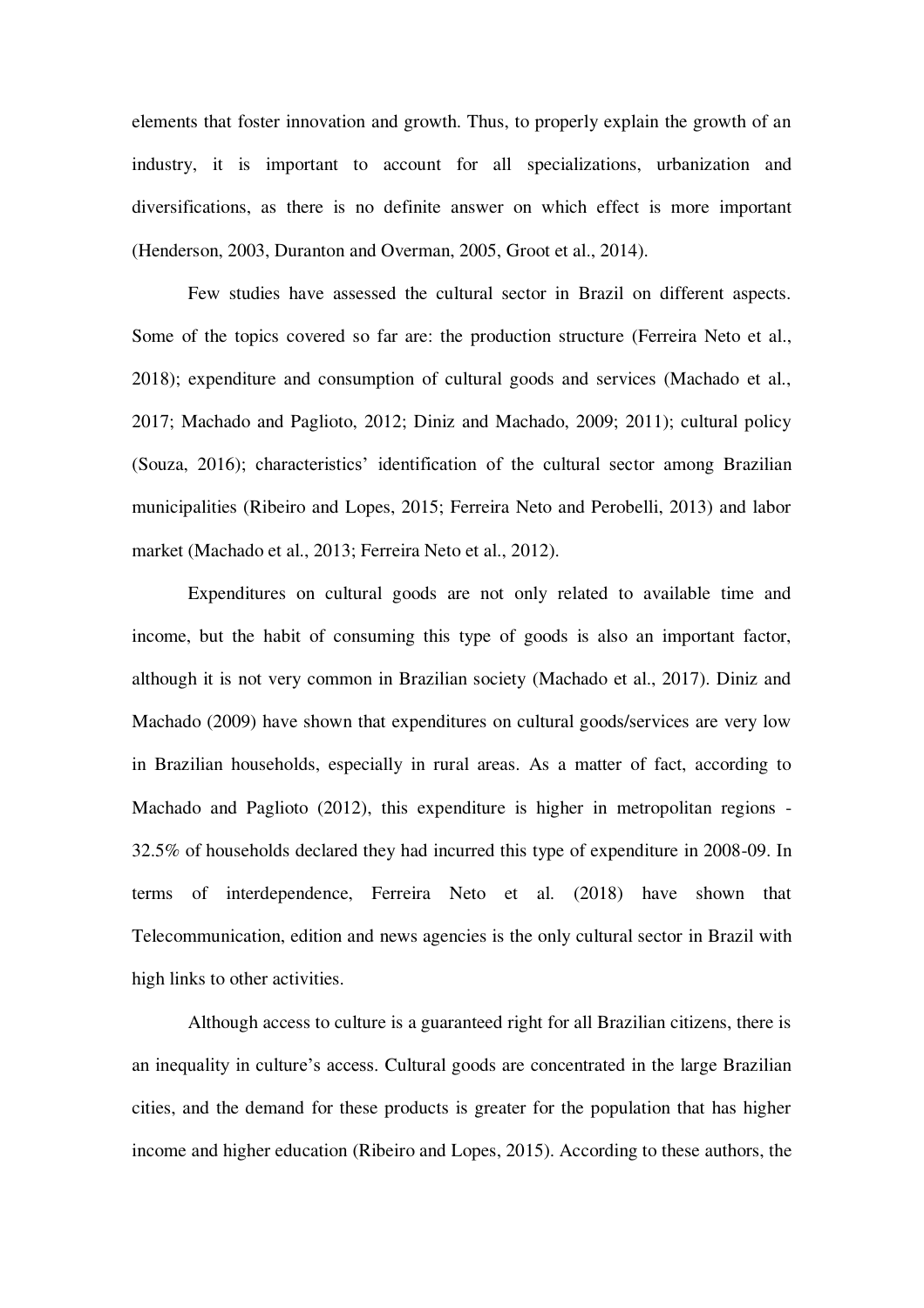highest average incomes in the cultural sector were in São Paulo and Rio de Janeiro in 2013, which are the two largest Brazilian cities. Therefore, cultural goods' consumption is a small part of most Brazilians' usual consumption basket, which helps to explain the distribution of employment in the industry across the country.

To understand the determinants of the employment growth in the cultural industries in Brazil and its spatial spillover we rely on municipal level data from the Annual Report of Social Information (RAIS) from the Brazilian Ministry of Labor and Employment (MTE) for the period 2006–2016. RAIS is a mandatory annual administrative survey used to monitor the labor market and can be considered a census of formal employment in the country. Following Combes (2000), Lazaretti and Capone (2009) and Ribeiro et al. (2018), we also differentiate the determinants of employment growth in three components: specialization, measured by locational quotient and the number of cultural establishments per 100,000 inhabitants; urbanization, measured by the inverse of the Hirschman-Herfindahl index and the percentage of formal employees with higher education; and, diversification, proxied by employment shares of agriculture, industry and commerce. To properly capture the spillover effects, we make use of spatial econometric models that allow us to estimate the impact of either/both spatially lagged dependent and explanatory variables on the 10-year employment growth.

Our results show that there are no spatial associations regarding cultural employment growth in Brazilian municipalities between 2006 and 2016 in any of the spatial econometrics models used. These results are important because, although there is evidence in the international literature that artists agglomerate in space and this is in their benefit (Borowiecki, 2013, 2015; Hellmanzik, 2010; O'Hagan and Hellmanzik,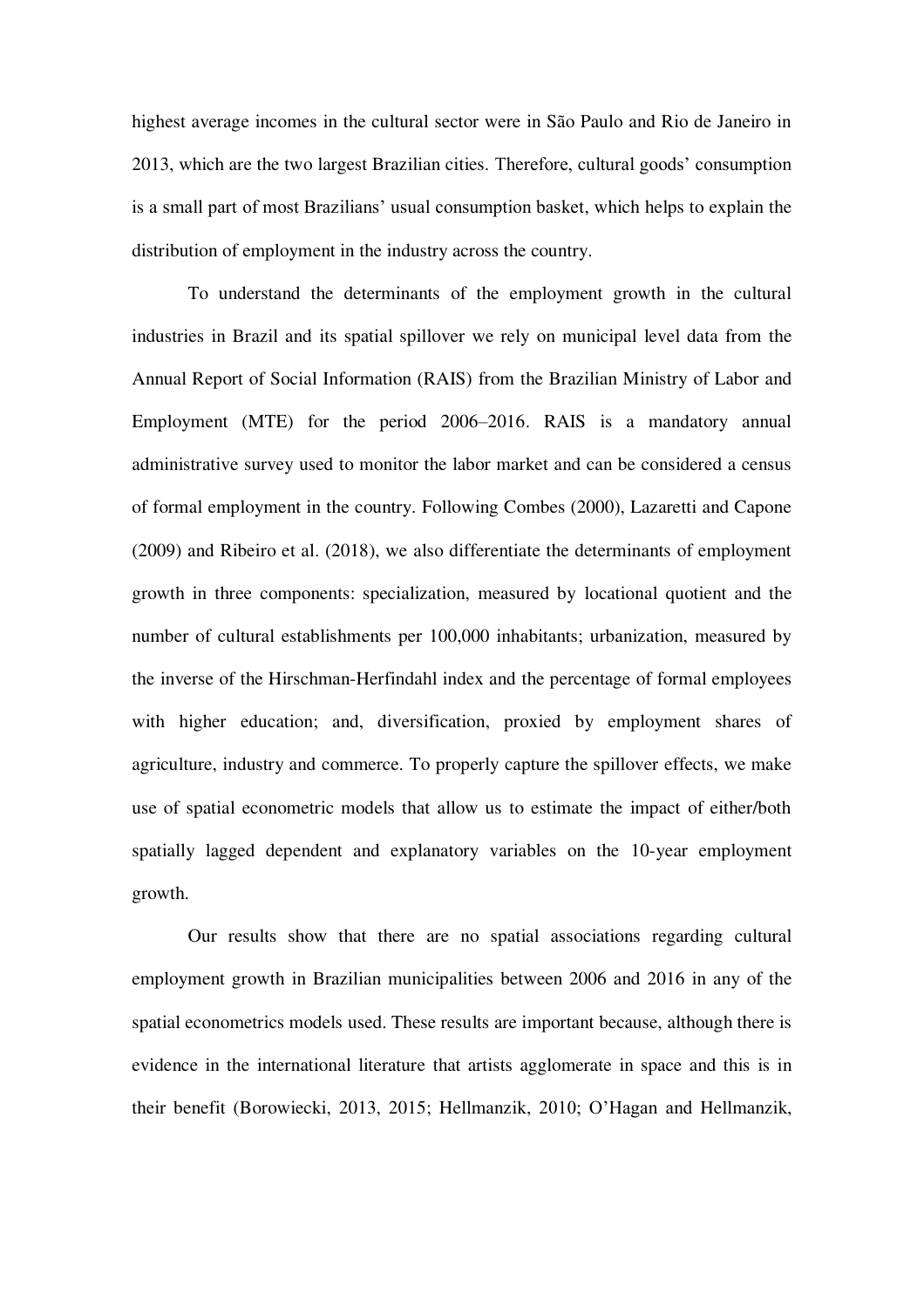2008; O'Hagan and Borowiecki, 2010), this was not the case for the cultural sector in Brazil between 2006 and 2016.

#### **2. Data**

In order to classify the cultural activities, we used the 4-digit level of the Brazilian Code of Economic Activities (CNAE) provided by IBGE. This classification was first proposed by Ribeiro and Lopes (2015), in which the authors based their definitions on the classifications by the United Nations Educational, Scientific and Cultural Organization (UNESCO) and the Brazilian Ministry of Culture. Table 1 shows the 23 activities that constitute the cultural sector in Brazil.

#### *<Insert table 1>*

Table 2 shows the variables used in the econometric models. All variables were obtained from the RAIS from the Brazilian Ministry of Labor and Employment (MTE). The main limitation of this dataset is that it only accounts for formal jobs. This can be an issue for cultural and creative activities since they are usually associated with informal or part-time activities (Throsby, 1992; Benhamou, 2007). However, according to IBGE (2013), the number of artists in formal jobs has increased between 2007 and 2012 and is about 50% in each sector. On the other hand, this is the most recent database available at the local (municipality) level and sectoral details. In addition, RAIS data have been widely used in the recent literature (Ribeiro et al., 2018; Garsou et al., 2017; Ribeiro and Andrade, 2015; Ribeiro and Lopes, 2015).

With the exception of the variable "municipal expenditures in culture" and "average income per municipality," all other variables were selected following Lazaretti and Capone (2009) and Ribeiro et al. (2018). In general, these authors explain the growth on employment rate in the tourism sector from three dimensions, namely: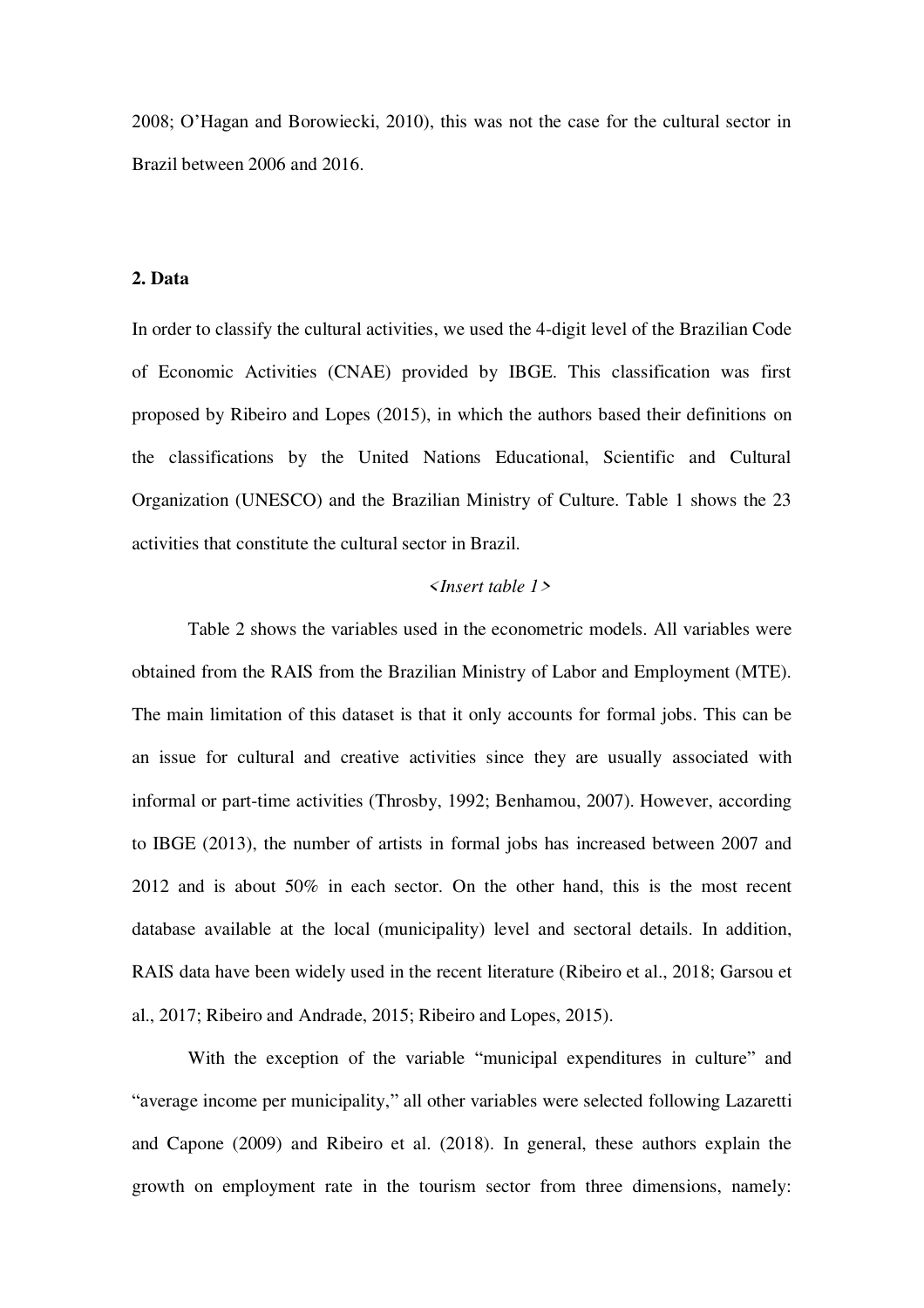specialization, urbanization and diversification. In general, as previously discussed, the spatial agglomeration of industries contributes to its growth through different types of spillovers (Marshall, 1920; Glaeser et al., 1992) measured here by these three dimensions.

#### *<Insert table 2>*

The Locational Quotient (LQ) and the number of cultural establishments per 100,000 inhabitants seek to capture specialization effects. LQ is one of the variables most often used in the literature to capture the level of sectoral specialization of a given region. According to Isard (1971), it can be specified as:

$$
LQ_{ij} = \frac{E_{ij}}{E_{.j}} \Big|_{E_{..}} \tag{1}
$$

In which: Eij is the cultural employment in municipality j; Ei. is the total employment in municipality j; E.j is the cultural employment in Brazil (region of reference); and E..: is the total employment in Brazil. If  $LQ > 1$ , this municipality is specialized in the cultural sector in relation to the region of reference (Brazil). Authors such as Glaeser et al. (1992), Combes (2000) and Ribeiro et al. (2018) have used LQ as proxy of specialization externalities.

Population density, the inverse of the Hirschman-Herfindahl index (HH) and the percentage of formal employees with higher education seek to capture urbanization effects. The inverse of the HH index can be specified as:

$$
HH = \frac{1}{\sum_{1}^{k} (p_i^2)}\tag{2}
$$

In which:  $p_i$  is the share of each sector in the total employment of each municipality.

The average income per municipality seeks to capture the local purchasing power. Following Ribeiro et al. (2018), the variables "employment share of the agriculture" (AGR), "employment share of the industry" (IND) and "employment share of the commerce" (COM) are used to control effects outside the cultural sector. To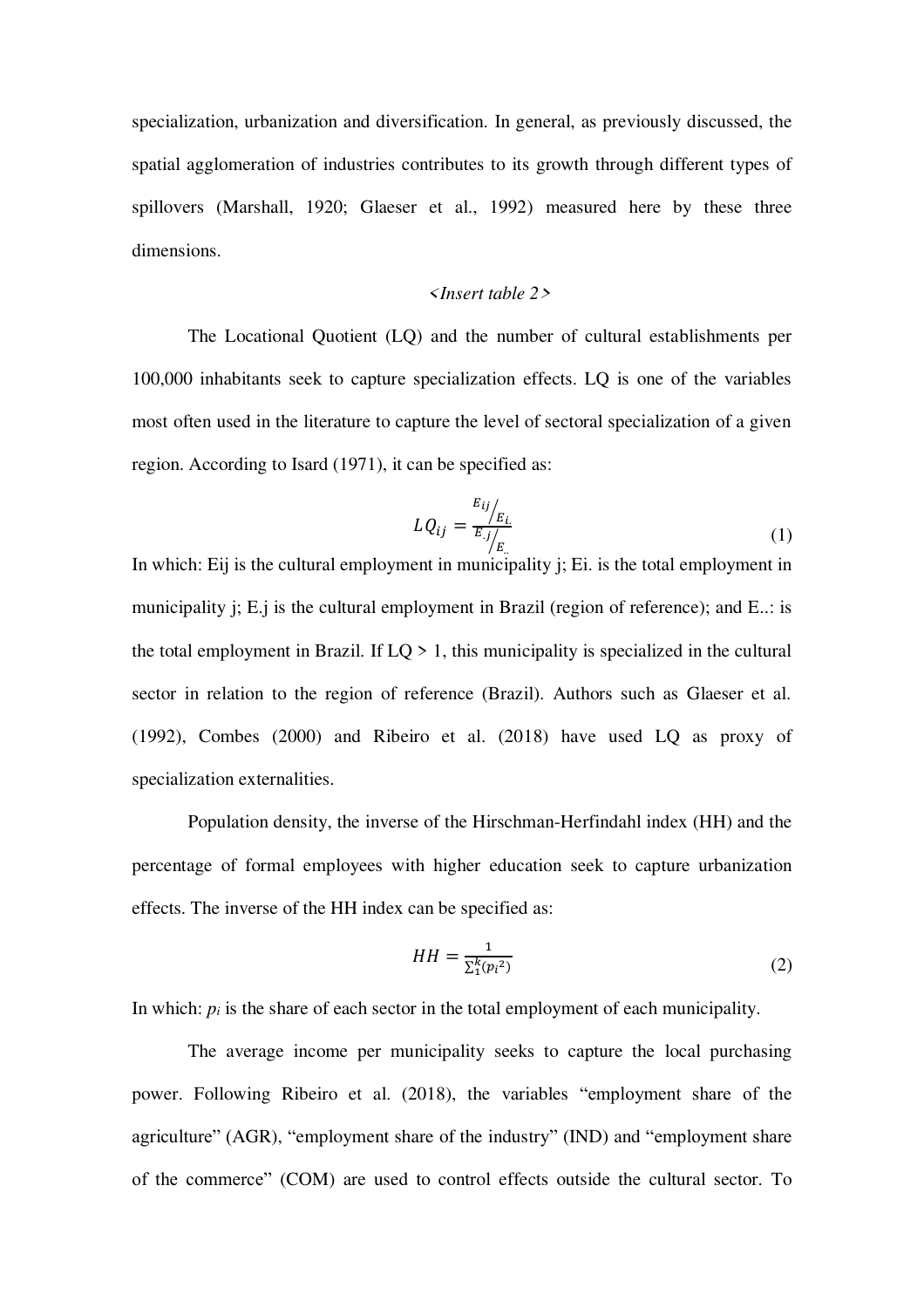some extent, these variables indicate the economy's diversification degree of each municipality. Moreover, all explanatory variables, as in Lazzaretti and Capone (2009) and Ribeiro et al. (2018) were collected for the base year, i.e., 2006. Table 3 presents the descriptive statistics of the variables used.

#### *<Insert Table 3>*

The average employment growth in this period was 0.57%, and the average cultural employment was 42 people. In general, it is also possible to see that there is a strong heterogeneity in several variables given their high standard deviation, such as employment growth rate (Y), Locational Quotient (LQ), number of cultural establishments per 100,000 inhabitants (EST), population density (DEN) and average income per municipality (INC). Furthermore, the cultural employment is very concentrated in Brazil.

The fifteen Brazilian municipalities with the most workers in the cultural sector in 2016 were, respectively: São Paulo (SP), Rio de Janeiro (RJ), Curitiba (PR), Belo Horizonte (MG), Brasilia (DF), Porto Alegre (RS), Fortaleza (CE), Salvador (BA), Recife (PE), Goiania (GO), Belém (PA), Manaus (AM), Osasco (SP), Vitória (ES) and Campinas (SP). Together, these municipalities have accounted for 53.5% of the total cultural employment in Brazil. However, in only three of them, employment in the culture sector exceeds  $1\%$  of total jobs: Osasco  $(1.82\%)$ . Rio de Janeiro  $(1.18\%)$  and Vitória (1.15%). Among these fifteen municipalities, Osasco (SP) had the highest employment growth rate in the cultural sector during the analyzed period (49%), followed by Belém (26%) and Manaus (18%), while five municipalities presented the highest negative growth rate: Porto Alegre (-30%), Belo Horizonte (-11%), Goiania (-7%), Salvador (-3%) and Rio de Janeiro (-1%).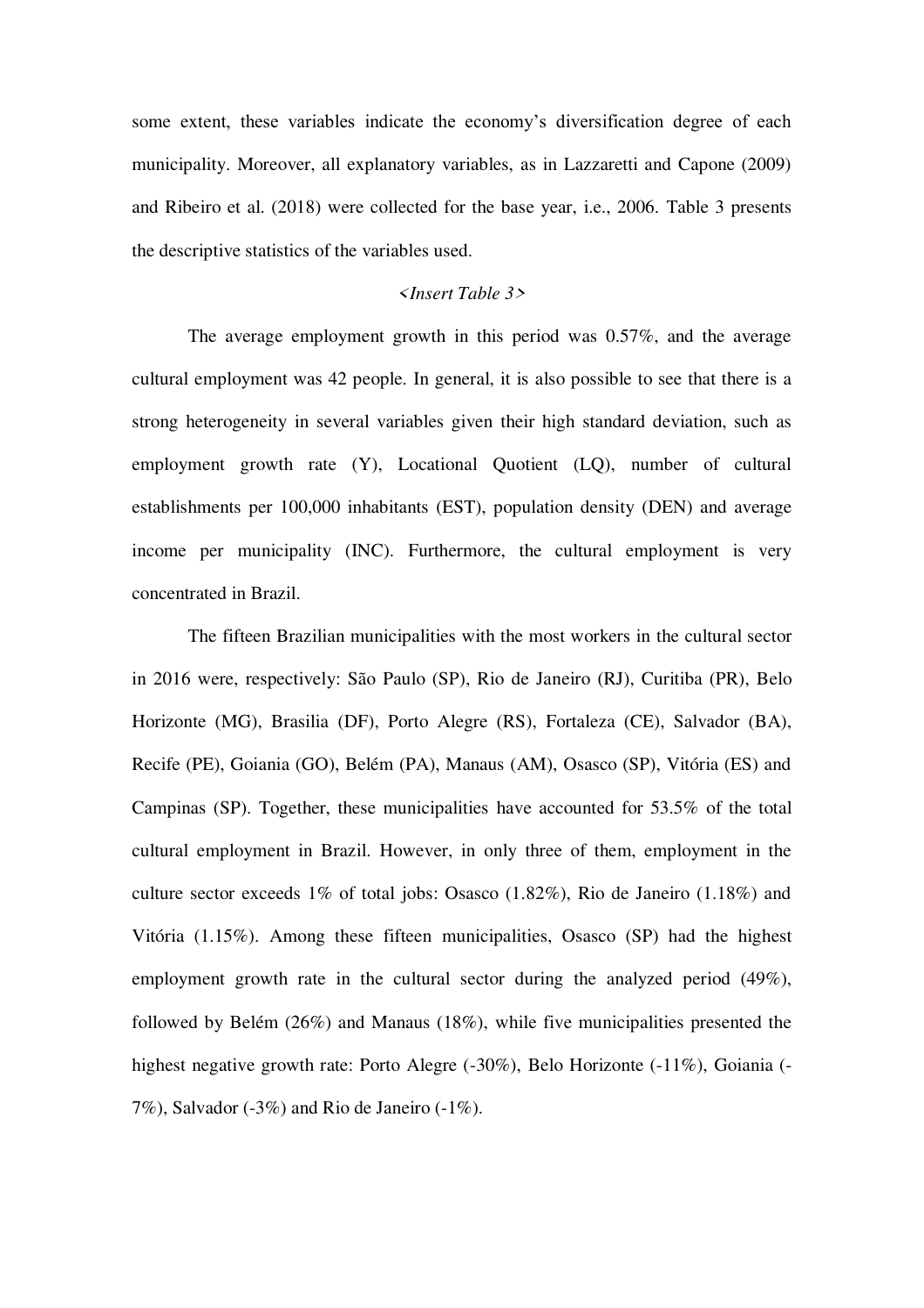#### **3. Method**

Spatial econometrics allows the investigation of agent behaviour, considering its interaction with other agents in a heterogeneous space. The use of spatial econometrics' techniques in this case stems from the nature of cultural and creative jobs as well as characteristics of workers in these sectors. Firstly, artists and creative workers tend to cluster (Borowiecki, 2015; Florida, 2014; Hellmanzik, 2010). In addition, firms and workers may not locate in the same area. On the one hand, creative and cultural firms may want to locate in areas in which they enjoy agglomeration economies, but also have enough density that creates market demand (Cooke and Lazzeretti, 2008). On the other hand, artists are usually poorer, and need to find affordable living spaces that may not coincide with the location of firms (Mangset et al., 2018; Benhamou, 2007). Therefore, one must account for these possible interactions across space when estimating the location decision of cultural and creative firms and workers.

The general formulation for spatial econometric models is:

$$
y_t = \rho W_1 y_t + X_t \beta + W_1 X_t \gamma + \xi_t \tag{3}
$$

and

$$
\xi_t = \lambda W_2 \xi_t + \varepsilon_t \tag{4}
$$

where, *W* is a spatial weight matrix used to spatially lag the variable of interest. This general formulation can be broken into five models: Autoregressive Spatial Model (SAR), Spatial Error Model (SEM), Spatial Autoregressive Error (SAC), Spatial Durbin Model (SDM) and Spatial Durbin Error Model (SDEM). The difference between them is the spatial terms that are included.

 LeSage and Pace (2014) argue that there are only two models applied work should focus on: the SDM and SDEM models. The SDM model includes both the spatially lagged dependent variable and the spatially lagged independent variables, i.e., parameters  $\rho$  and  $\gamma$ . The SDEM model, in turn, includes both the spatially lagged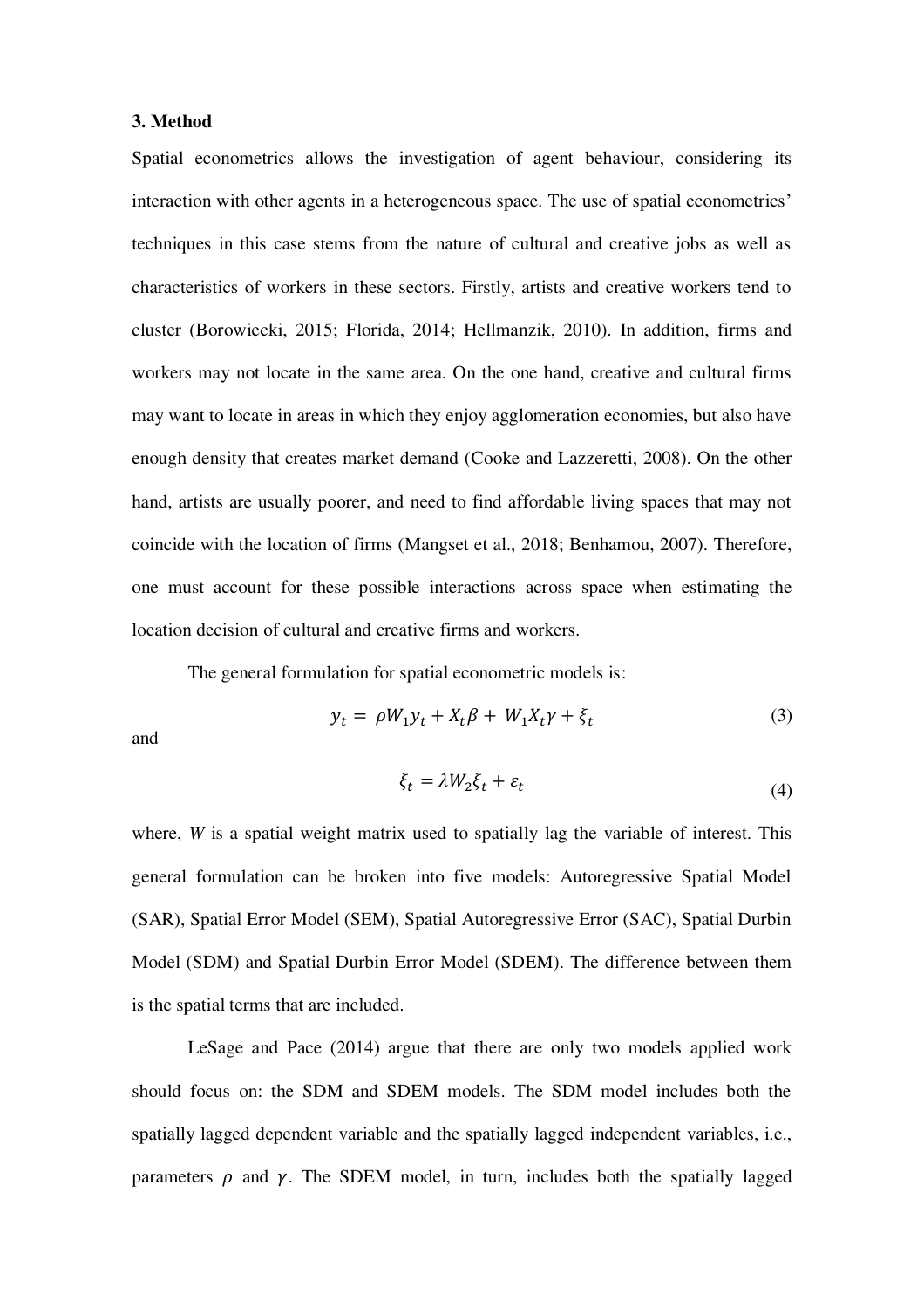independent variables and the spatially lagged error term, thus, parameters  $\lambda$  and  $\gamma$ . The main difference between these models is that the former is a global spillover model in that it captures higher-order neighboring spillovers, which are a less common phenomenon. The latter is a local spillover model.

In addition, the estimated coefficients for the SDM model are not immediately interpretable as in a classical linear regression model. This is because a global shock propagates throughout space, such that indirect effects, via spatial spillovers, need to be considered. Therefore, the direct and indirect effects of the explanatory variables need to be calculated. For the SDEM models, in turn, the spatially lagged independent variables can be interpreted as indirect effects, while the non-spatially lagged are the direct effect.

The estimated model has the following specification, with the spatially lagged terms added accordingly<sup>ii</sup>:

$$
ln \frac{E_{16}}{E_{06}} = \beta_1 + \beta_2 ln E_{06} + \beta_3 L Q_{ij} + B_4 ln EST + B_5 ln DEN + B_6 HH + B_7 EDU + B_8 AGR + B_9 IND + B_{10} COM + B_{11} EXP + B_{12} INC + \varepsilon
$$
\n(11)

The description of the model's variables can be found in Table 2. These models will be estimated by Maximum Likelihood and by the GMM. This will be particularly necessary when including the spatially lagged dependent variable, since this is equivalent to introducing an endogenous variable (Anselin, 1992). The instruments for the endogenous variable are the explanatory variables spatially lagged.

It should be emphasized, as commented earlier, that all explanatory variables refer to the base year (2006). The objective, therefore, is to verify the effects of the variables that refer to specialization, urbanization and diversification on the employment growth rates in the cultural sector for the Brazilian municipalities. In addition, it is sought to investigate eventual effects of spatial spillovers.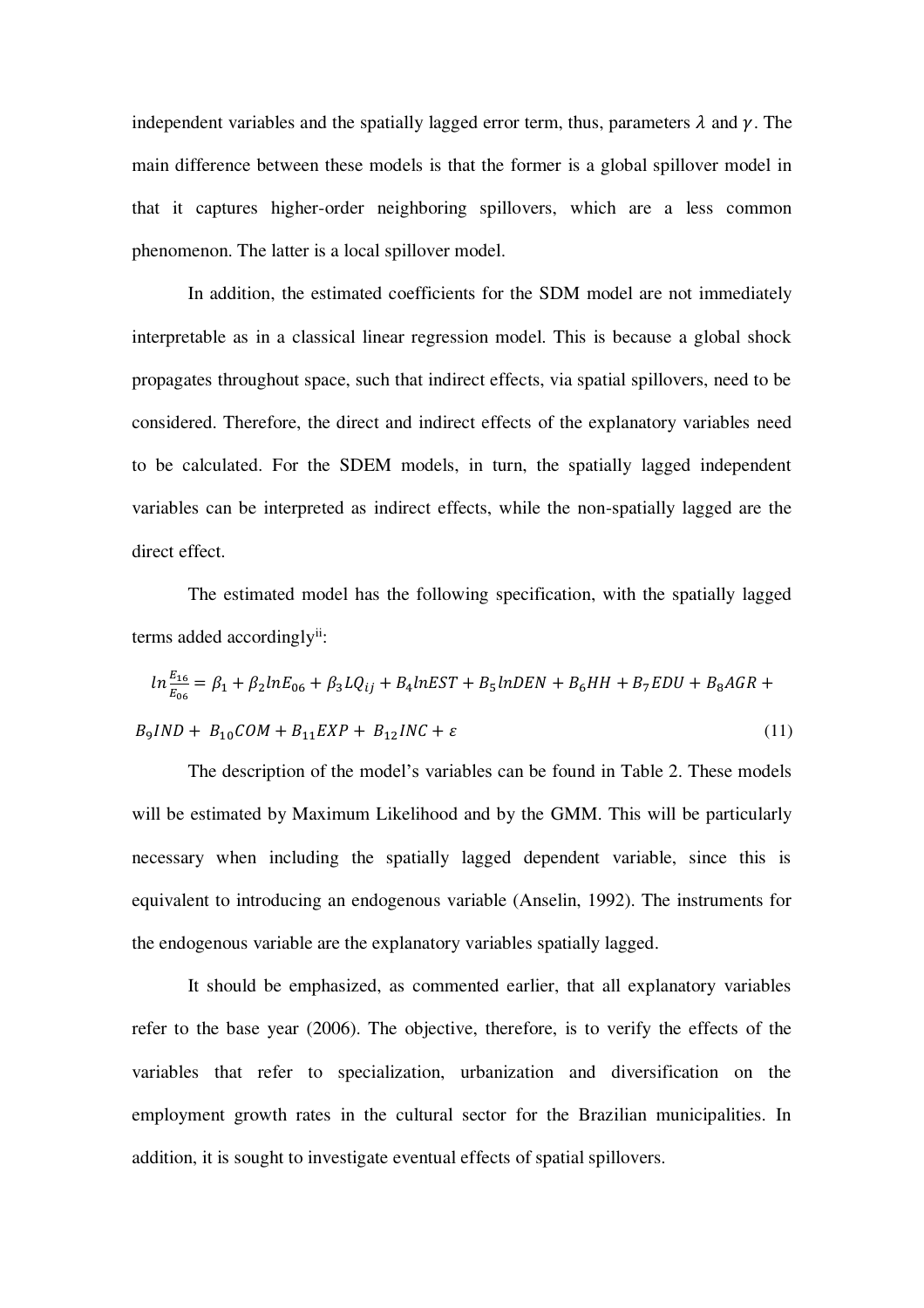#### **4. Results and Discussion**

In 2006 and 2016, formal employment in the cultural sector in Brazil accounted for 0.67% and 0.53%, respectively, of total employment in the Brazilian economy. This low share could be associated with the high level of informal jobs in the sector (IBGE, 2013). Further, this decrease in the share of employment can be associated with the Brazilian economic crisis between 2014 and 2016.

A first step into understanding the cultural employment dynamic in Brazil is to look at its spatial distribution. Figure 1 shows the LQ result for the cultural sector's specialization degree in Brazilian municipalities in 2006 and 2016. It is possible to see that the specialization pattern remains similar among the Brazilian municipalities in the analyzed period. The most specialized cities regarding the cultural sector are located in the South and Southeast regions, which are the richest in the country. This result is in accordance with Ribeiro and Lopes (2015), who argue that cultural goods and services in Brazil are more demanded by middle-class and high-class households.

#### <Insert Figure 1>

The first step in estimating spatial models is to determine the weight matrix that will be used. The procedure for choosing the weight matrix followed Almeida (2012). First, the general model was estimated using Ordinary Least Squares. The residuals were then extracted from the regression and Moran's I was calculated for several weight matrices, including upper orders ones. The weight matrix with higher significant Moran's I was used in spatial models. Weight matrices based on contiguity and distance were used in this step, and the selected one was the weight matrix of 1 nearest neighbor. For a summary of the tested weight matrices, refer to Appendix 1.

The results are presented in Tables 4 and 5. Table 4 contains the SDM results, while Table 5 contains the SDEM results. As previously discussed, the estimated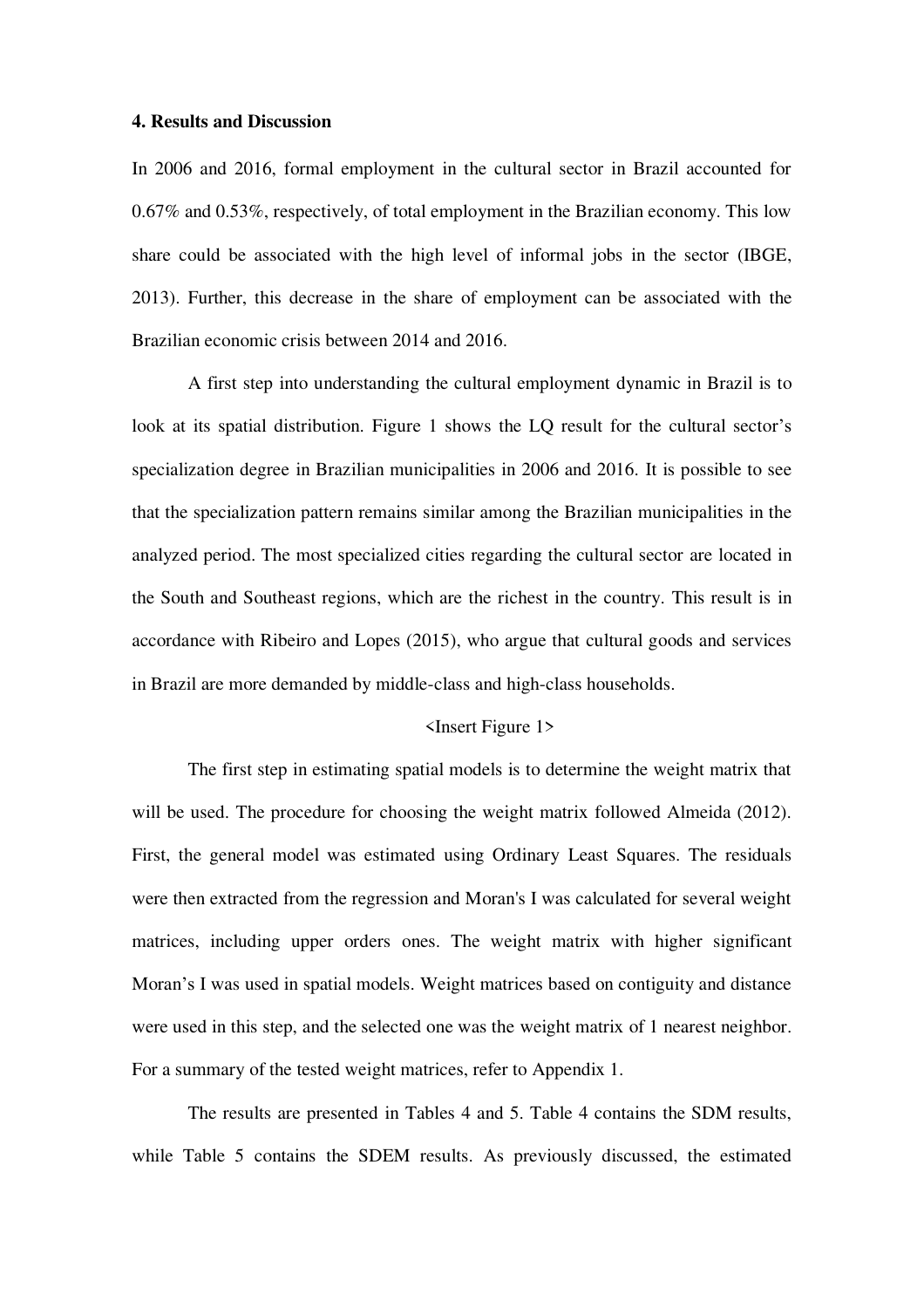parameters in the SDM are not interpretable as direct and indirect impacts, as changes in the explanatory variable in each region *j* affects not only the region itself via the direct effect, but also the value of the dependent variable in all other regions, via indirect effect (LeSage and Pace, 2009). Thus, to properly account for direct and indirect impacts on the SDM, one must calculate their marginal effects. In the SDEM model, in turn, the non-spatially lagged variables can be interpreted as direct effect, while those spatially lagged are the indirect effects.

#### <Insert Table 4 & 5>

The results show that the higher the level of employment in the cultural sector in each municipality, the lower its growth rate is. This implies that there is a convergence effect. The same is true for the locational quotient. That is, municipalities where the cultural sector is more specialized are associated with lower employment growth.

The diversification index (HH) and the percentage of formal employees with higher education (EDU) were not significant in any model. From our results, therefore, the degree of economic diversification does not explain the cultural employment growth. Employment shares of Commerce (COM) and industry (IND) sectors are positively associated with culture, with COM being more relevant to explain cultural employment growth. Thus, in municipalities with greater relative importance of those two sectors, the cultural activities present more dynamism.

Additionally, the higher population density (DEN) encourages the expansion of the cultural sector in terms of employment, since the parameter associated with density was positive and statistically significant in all models. As pointed out by Glaeser et al. (2001), cities are becoming the center of consumption instead of production. The cultural and creative goods can be seen as amenities provided to local consumers, and some are not possible to export, such as theater plays, museums, and exhibitions, among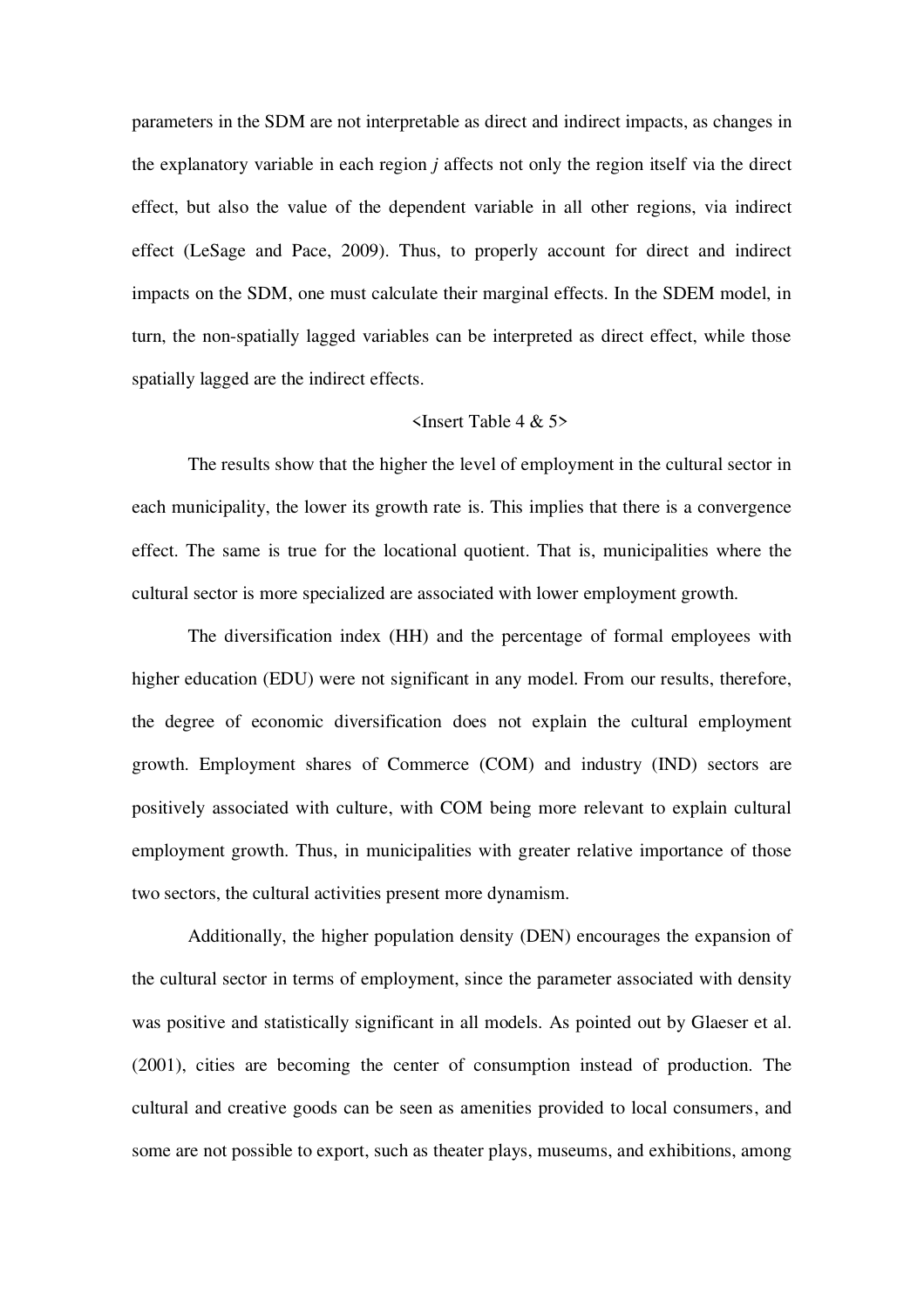others. Further, cultural and creative firms' output, hence employment, depend on the local demand and density (Jacobs, 1969).

The employment share of agriculture (AGR) and the cultural expenditure in proportion to GDP (EXP) were not significant in any estimated model. That is, the increase in expenditures on culture has not been able to expand formal jobs in that sector. Perhaps the inefficiency of spending and/or informality is relevant in understanding this fact. On the other hand, the number of cultural establishments per 100,000 inhabitants (EST) was positive and significant in the SDEM but not SDM model, similar to the average income per municipality (INC). To some extent, this corroborates the idea that the cultural sector should be relatively more dynamic in richer regions, as pointed out by Machado and Paglioto (2012) and Ribeiro and Lopes (2015).

The SDM estimates show that there is no global spillover effect, as no indirect effect is statistically significant. However, the SDEM model shows a negative and statistically significant local spillover from the average income per municipality (W\_INC). That is, the richer the neighboring municipalities are, the lower is the employment growth rate in the culture sector in the municipality *j*. This, reinforces the idea of cultural employment as input to local amenities (Glaeser et al., 2001). Cultural workers, thus, sort themselves into municipalities in which they have demand for their services. This is accordance with the literature in Brazil that shows that cultural goods are in general consumed by richer and more educated people.

Using a similar methodology, Ribeiro et al. (2018) have analyzed the tourism sector in Brazil. The authors found, contrary to what was observed in our results, that the more diversified the local economy, the greater the stimulus to employment growth in the tourism sector. In addition, although negative, the spatial effects were statistically significant. According to these authors, this may be interpreted as a competitive effect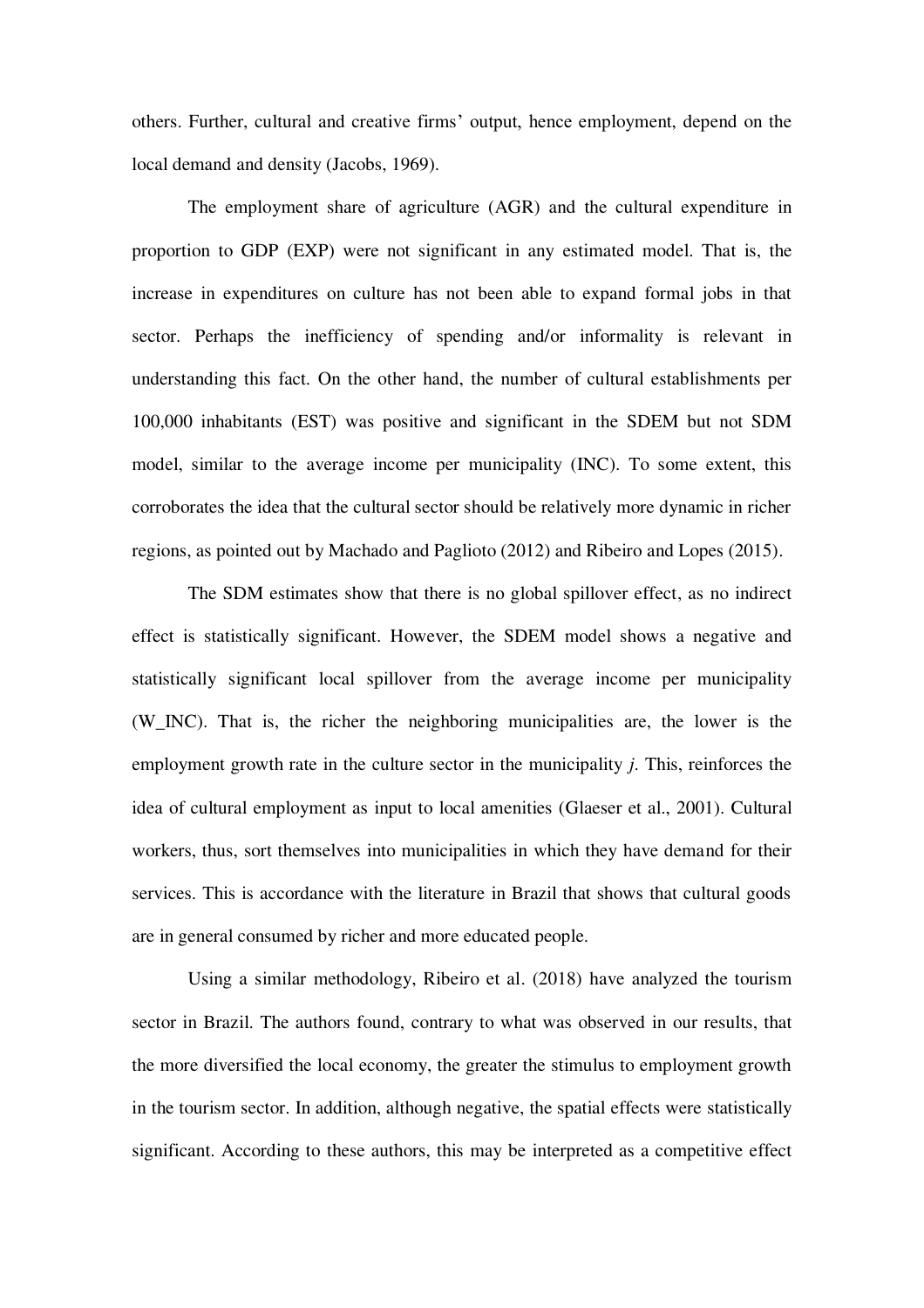that may prevail among municipalities in relation to employment growth in the tourism sector. The results pointed out by Ribeiro et al. (2018) differ significantly from those presented in Table 4 regarding spatial spillovers.

#### **5. Conclusions**

This paper investigates the determinants of the cultural employment growth in Brazil from 2006 to 2016. Building from agglomeration and growth literature (Glaeser et al., 1992) three mechanisms – specialization, urbanization and diversification – are tested using data from the Brazilian Ministry of Labor and Employment. To account for heterogeneous spatial pattern, spatial econometric techniques were employed. In particular, the Spatial Durbin Model and the Spatial Durbin Error Model were estimated to capture the global and local spillovers, respectively.

The results show that specialization is not important to explain the growth of cultural employment in Brazil. However, having both manufacturing and service industries, as well as density and income are helpful in explaining this growth. These results corroborate the idea that cultural goods are amenities demanded by richer and more educated people in Brazil. Other results may have been affected by the fact that our data considers only formal employment.

The policy implication of this paper is two-fold. On the one hand, in Brazil the results suggest that agglomeration economies do not explain growth in cultural employment, which is contrary to the current literature (Borowiecki, 2013; Hellmanzik, 2010). Place-based policies involving cultural and creative industries, which focus on these agglomeration economies, are increasing in both the US and Europe (Cooke and Lazzaretti, 2008). On the other hand, the results suggest that average income per capita and density are important to explain cultural economic growth. Therefore, if policy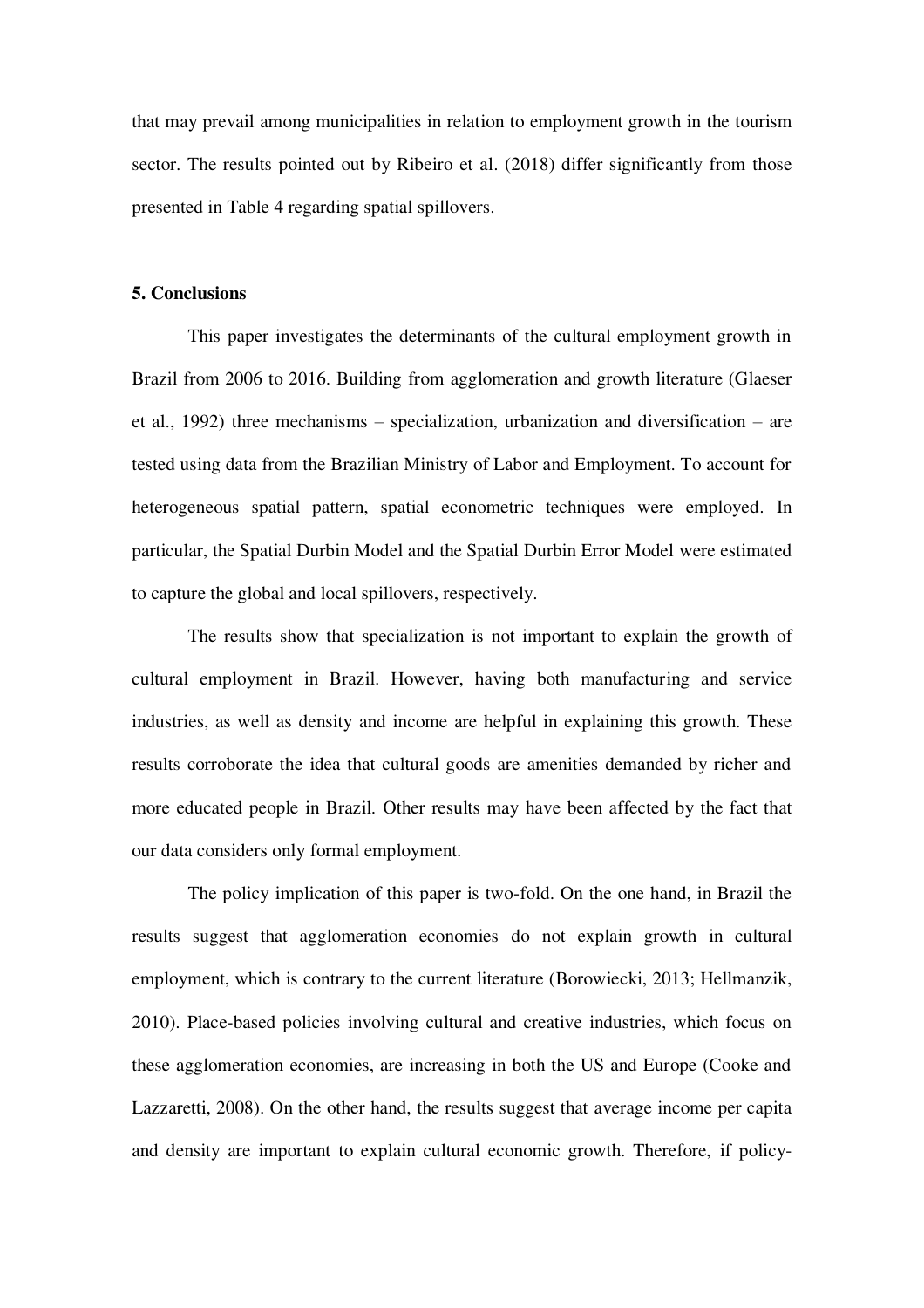makers want to boost local cultural activities, in Brazil, it is important to attract more people as well as expand its manufacturing and service industries generating extra income to be spent on cultural goods.

As discussed by Ferreira Neto et al. (2018), in the last two decades Brazil is increasing its average income per capita as well as education level, which should positively impact the demand for cultural goods and services. However, these services are still secondary items in the mix of the average Brazilian household (Diniz and Machado, 2009; 2011), especially in light of the challenges the country still faces in terms of development. As a step further, it would be interesting to investigate these effects (specialization, urbanization and diversification) on the Brazilian cultural sector year by year in a panel data framework in order to provide new results to the discussion.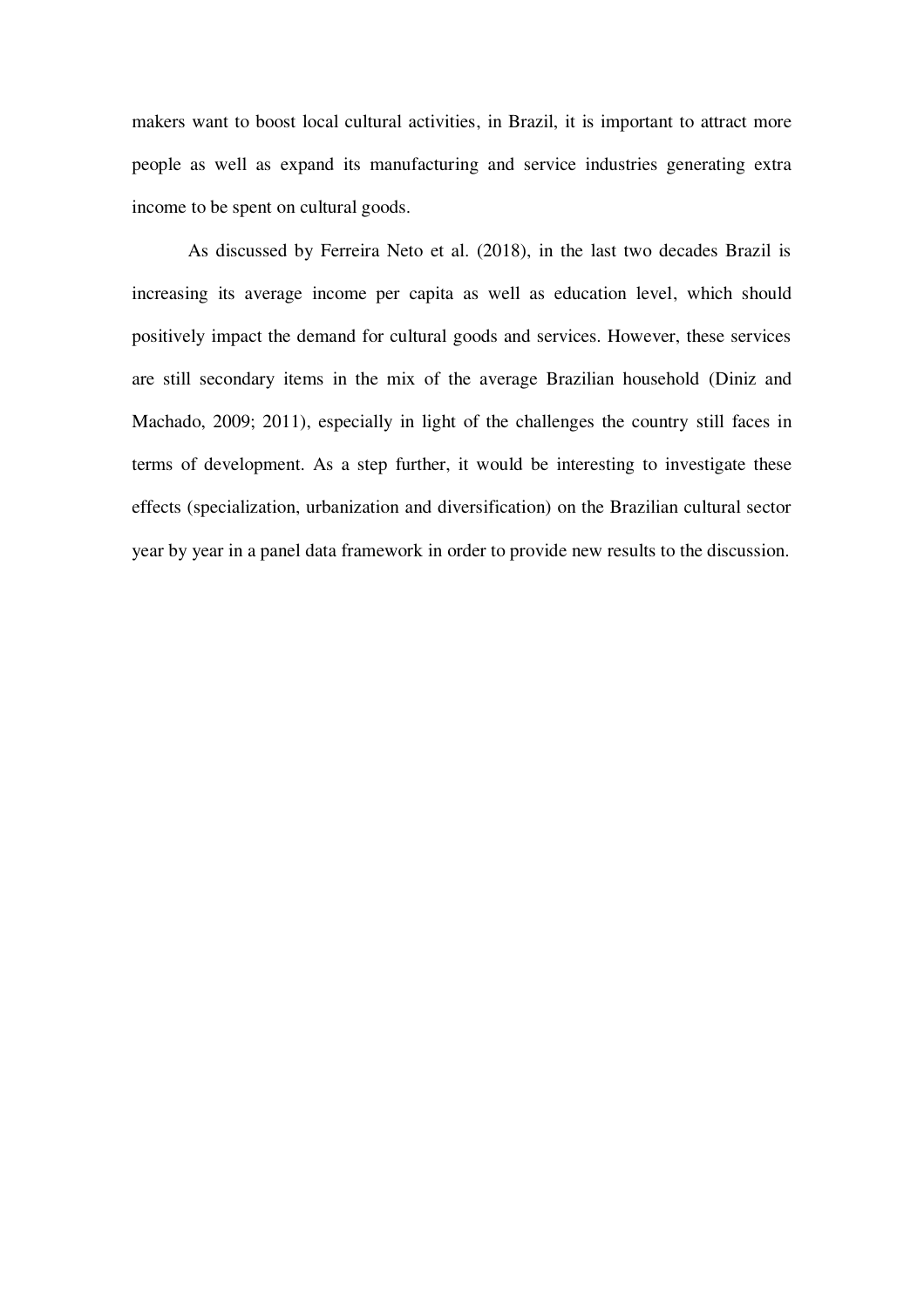#### **References**

Almeida, E. (2012). *Econometria espacial aplicada*. Editora Alínea: Campinas, São Paulo.

Anselin, L. (1988). *Spatial econometrics*: methods and models, Kluwer Academic: Boston.

Benhamou, F. (2007). *A economia da cultura*, Cotia: Ateliê Editorial.

Borowiecki, K. J. (2013) Geographic clustering and productivity: An instrumental variable approach for classical composers, *Journal of Urban Economics*, 73(1), 94-110. https://doi.org/10.1016/j.jue.2012.07.004

Borowiecki, K. J. (2015). Agglomeration economies in classical music, *Papers in Regional Science,* 94(3), 443–468. https://doi.org/10.1111/pirs.12078

Combes, P. P. (2000). Economic structure and local growth: France, 1984-1993. *Journal of Urban Economics***,** 47(3), 329-55. https://doi.org/10.1006/juec.1999.2143

Cooke, P. N., Lazzeretti, I. (2008). *Creative cities, cultural clusters and local economic development*. Edward Elgar Publishing, Cheltenham.

Diniz, S. C., Machado, A. F. (2009). Consumo de bens e serviços culturais nas metrópoles brasileiras – uma análise a partir de dados da POF. *Políticas Culturais em Revista*, 2(1), 62-79. http://dx.doi.org/10.9771/1983-3717pcr.v2i1.3732

Diniz, S. C., Machado, A. F. (2011). Analysis of the consumption of artistic-cultural goods and services in Brazil. *Journal of Cultural Economics,* 35(1), 1-18. https://doi.org/10.1007/s10824-010-9129-8

Duranton, G., Overman, H. G. (2005) Testing for localization using micro-geographic data. *The Review of Economic Studies*, 72(4), 1077–1106. https://doi.org/10.1111/0034- 6527.00362

Ferreira Neto, A. B., Freguglia, R. S., Fajardo, B. A. G. (2012). Diferenciais salariais para o setor cultural e ocupações artísticas no Brasil. *Economia Aplicada***,** 16(1), 49-76. http://dx.doi.org/10.1590/S1413-80502012000100003

Ferreira Neto, A. B., Perobelli, F. S. (2013). Spatial analysis of cultural activities in the microregions of Minas Gerais. *Economia,* 14(3-4), 139-157. https://doi.org/10.1016/j.econ.2013.10.001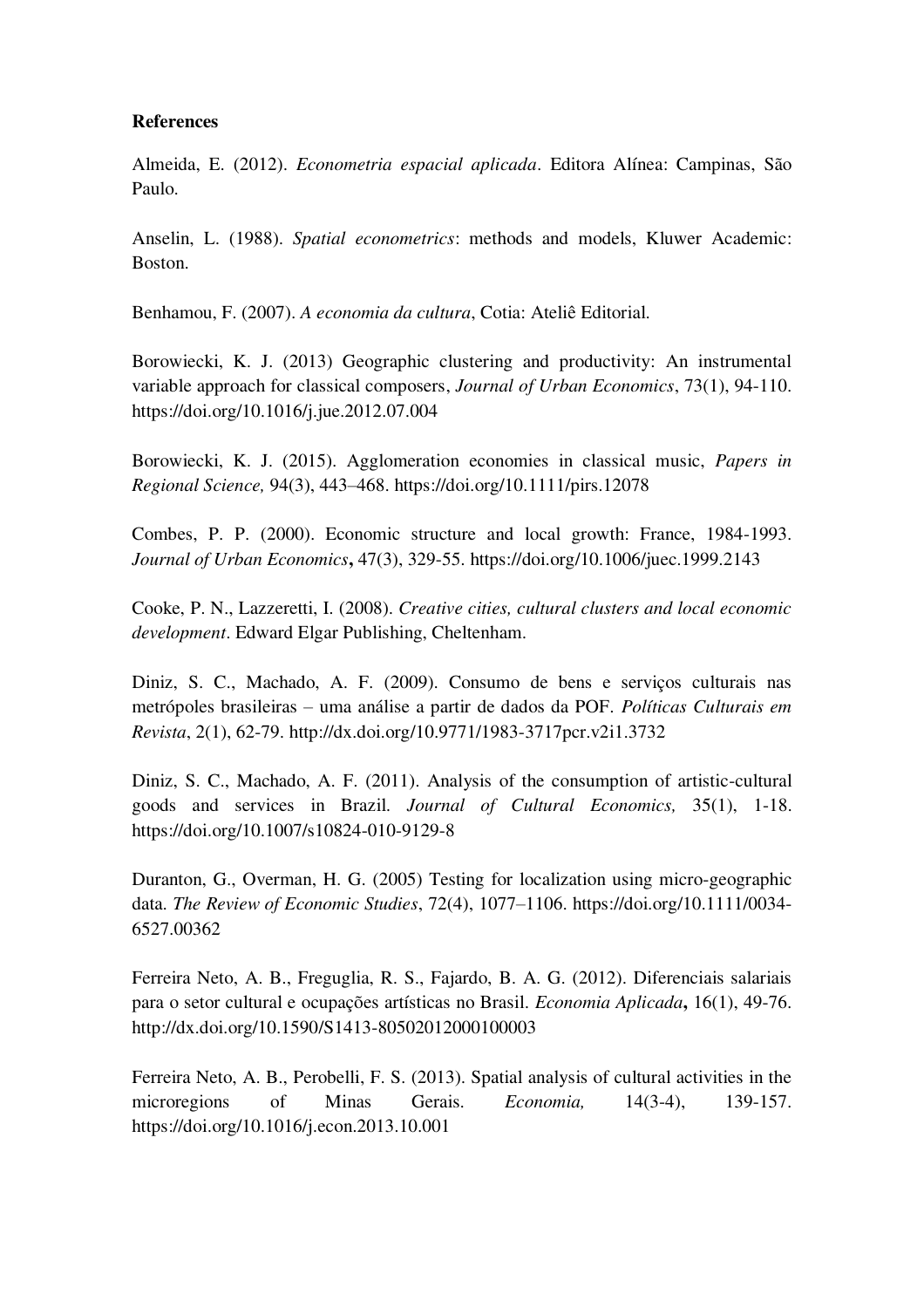Ferreira Neto, A. B., Perobelli, F. S., Rabelo, A. (2018). Looking behind the scenes: an assessment of the interdependence of Brazilian cultural industries. *The Review of Regional Studies***,** 48(2), 217-243.

Florida, R. (2014). *The rise of the creative class--revisited: revised and expanded*. Basic Books: New York.

Garsous, G., Corderi, D., Velasco, M., Colombo, A. (2017). **T**ax incentives and job creation in the tourism sector of Brazil's SUDENE area. *World Development*, 96, 87- 101. http://dx.doi.org/10.1016/j.worlddev.2017.02.034

Glaeser, E. L., Kallal, H. D., Scheinkman, J. A., Shleifer, A. (1992). Growth in cities. *Journal of Political Economy,* 100(6), 1126-1152.

Glaeser E. L., Kolko J., Saiz, A. (2001). Consumer city. *Journal of Economic Geography*, 1(1), 27-50. https://doi.org/10.1093/jeg/1.1.27

Groot, S. P., Groot, H. L., Smit, M. J. (2014). Regional wage differences in the Netherlands: micro evidence on agglomeration externalities. *Journal of Regional Science*, 54(3), 503-523. https://doi.org/10.1111/jors.12070

Hellmanzik, C. (2010). Location matters: Estimating cluster premiums for prominent modern artists, *European Economic Review* 54(2), 199-218. https://doi.org/10.1016/j.euroecorev.2009.06.001

Henderson, J. V. (2003). Marshall's scale economies. *Journal of Urban Economics*, 53(1), 1-28. https://doi.org/10.1016/S0094-1190(02)00505-3

Isard, W. (1971). *Method of regional analysis***.** 70<sup>th</sup> editon, The MIT Press: London.

Jacobs, J. (1969). The economy of cities. Random House, New York.

Lazzaretti, L., Capone, F. (2009). Spatial spillovers and employment dynamics in local tourist systems in Italy (1991–2001). *European Planning Studies,* 17(11), 1665–1683. https://doi.org/10.1080/09654310903230616

LeSage, J., Pace, R. K. (2009). *Introduction to spatial econometrics*. 1st Edition, Chapman and Hall/CRC: New York.

LeSage, J. P., Pace, R. K. (2014). What regional scientists need to know about Spatial Econometrics, *The Review of Regional Studies*, 44(1), 13–32.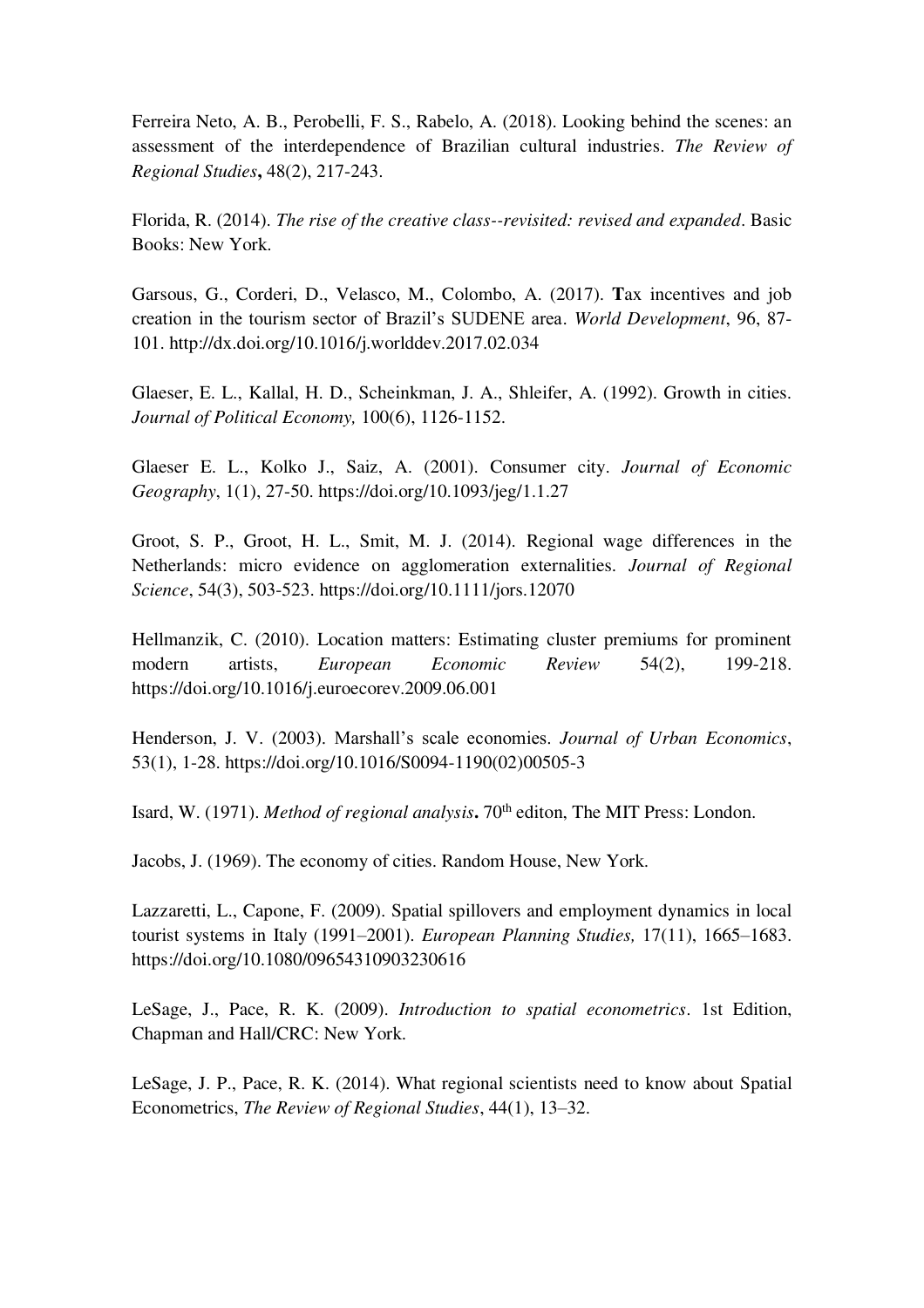Machado, A. F., Golgher, A. B., Diniz, S., Gama, L. C. D. (2017). Consumption of cultural goods and services and time allocation in Brazil. *Nova Economia*, 27(1), 35-63. http://dx.doi.org/10.1590/0103-6351/3115

Machado, A. F., Rabelo, A., Moreira, A. G. (2013). Specificities of the artistic cultural labor market in Brazilian metropolitan regions between 2002 and 2010. *Journal of Cultural Economics,* 38(3), 237-251. https://doi.org/10.1007/s10824-013-9210-1

Machado, A. F., Paglioto, B. F. (2012). Perfil dos frequentadores de atividades culturais: o caso nas metrópoles brasileiras. *Estudos Econômicos*, 42(4), 701-730. http://dx.doi.org/10.1590/S0101-41612012000400003

Mangset, P., Heian M. T., Kleppe, B., Løyland, K. (2018). Why are artists getting poorer? About the reproduction of low income among artists, *International Journal of Cultural Policy*, 24(4), 539-558. https://doi.org/10.1080/10286632.2016.1218860

Marshall, A. (1920). *Principles of Economics*. London: Macmillan.

Ribeiro, L. C. S., Andrade, J. R. L. (2015). Characterization of tourism clusters in Brazil. *Tourism Economics*, 21(5), 957-976. https://doi.org/10.5367/te.2014.0384

O'Hagan, J., Borowiecki, K. J. (2010). Birth location, migration, and clustering of important composers: historical patterns, *Historical Methods*, 43(2), 81-90. https://doi.org/10.1080/01615441003729945

O'Hagan, J., Hellmanzik, C. (2008). Clustering and Migration of Important Visual Artists: Broad Historical Evidence, *Historical Methods*, 41(3), 121-136. https://doi.org/10.3200/HMTS.41.3.121-136

Ribeiro, L. C. S., Lopes, T. H. C. R. (2015). Características e similaridades do setor cultural nos municípios e regiões metropolitanas brasileiras. *Revista de Economia Contemporânea*, 19(2), 5-28. http://dx.doi.org/10.1590/198055271926

Ribeiro, L. C. S., Lopes, T. H. C. R., Montenegro, R. L. G., Andrade, J. R. L. (2018). Employment dynamics in the Brazilian tourism sector (2006-2015). *Tourism Economics*, 24(4), 418-433. https://doi.org/10.1177/1354816617736409.

Souza, G. F. (2016). *Impactos econômicos do vale-cultura:* uma abordagem em equilíbrio geral computável. (Dissertação de Mestrado), UFMG/CEDEPLAR, Belo Horizonte.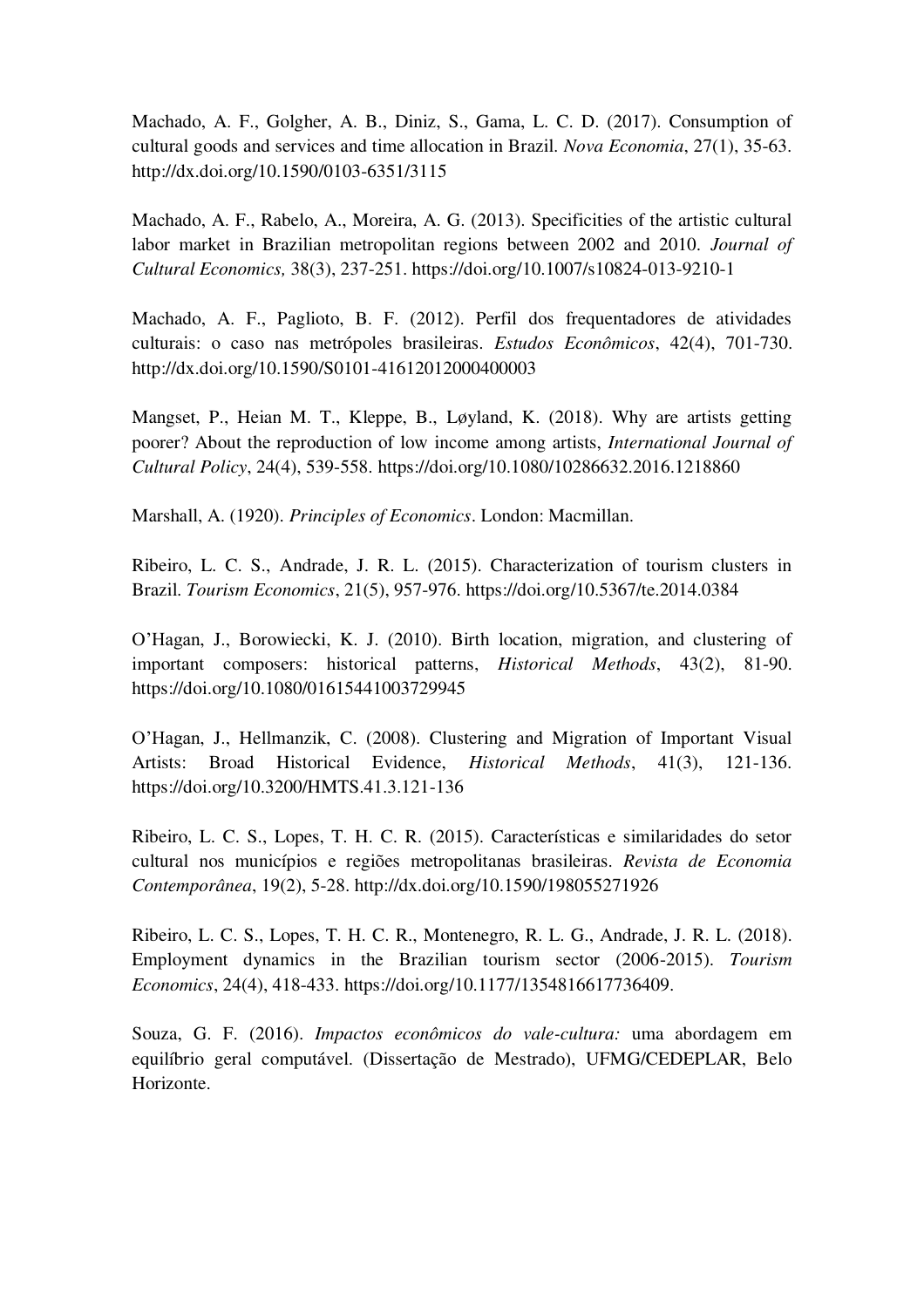| <b>Class CNAE 2.0 Classification</b> |  |
|--------------------------------------|--|
|--------------------------------------|--|

Book publishing

Publishing of newspapers

Publishing of magazines

Editing of registrations, lists and other graphic products

Edition integrated with book printing

Integrated edition of newspaper printing

Integrated editing for magazine printing

Integrated edition for the printing of catalogs, lists and other graphic products

Motion picture, video and television program activities

Post-production activities, film, videos and television programs

Cinematographic, video and television programs distribution

Cinematographic exhibition activities

Sound recording and music publishing activities

Radio activities

Open television activities

Programmers and activities related to pay-TV

Teaching of art and culture

Performing arts, shows and complementary activities

Artistic creation

Management of spaces for performing arts, shows and other artistic activities

Library and File Activities

Activities of museums and exploration, artistic restoration, and conservation of historic

places and buildings and similar attractions

Activities of associative organizations linked to culture and art

Note: RAIS: Annual Report on Social Information; CNAE 2.0: National Code of Economic Activities 2.0. Prepared by the author using RAIS data.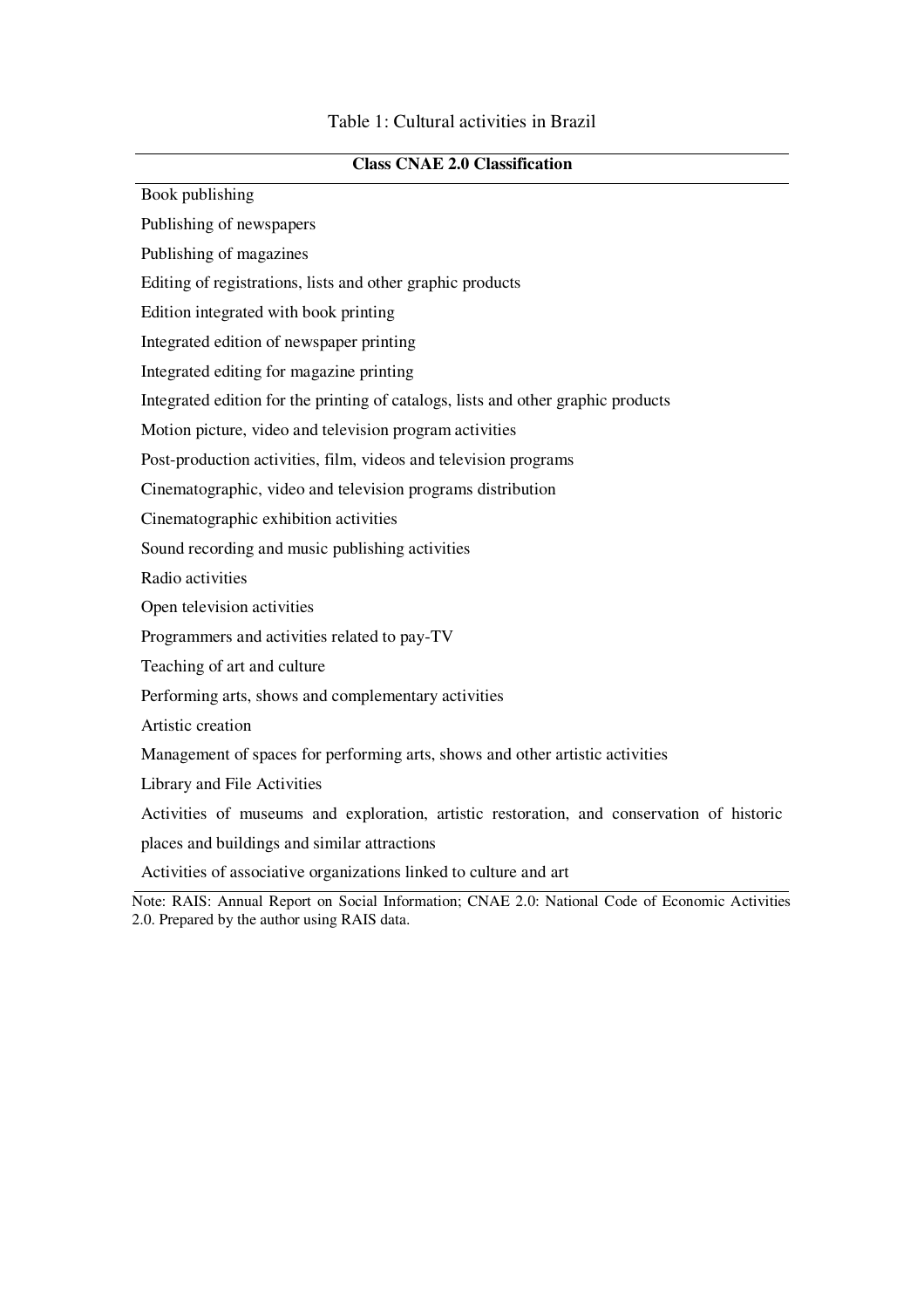| Dependent variable   |               | Cultural employment growth rate between 2006 and 2016     |  |
|----------------------|---------------|-----------------------------------------------------------|--|
| Component            | <b>Symbol</b> | <b>Exploratory variables</b>                              |  |
|                      | $E_{06}$      | Number of employees in the cultural sector                |  |
| Specialization       | LQ            | Locational Quotient of the cultural employment            |  |
|                      | EST           | Number of cultural establishments per 100,000 inhabitants |  |
|                      | DEN           | <b>Population Density</b>                                 |  |
| Urbanization         | <b>HH</b>     | Inverse of Hirschman-Herfindahl Index                     |  |
|                      | <b>EDU</b>    | Percentage of formal employees with higher education      |  |
|                      | AGR           | Employment share of the agriculture                       |  |
| Diversification      | IND.          | Employment share of the industry                          |  |
|                      | <b>COM</b>    | Employment share of the commerce                          |  |
| Cultural expenditure | <b>EXP</b>    | Cultural expenditure in proportion to GDP                 |  |
| Income               | <b>INC</b>    | Average income per municipality                           |  |

# Table 2: Dependent variable and explanatory variables

Source: Prepared by the authors. Note: LQ: locational quotient.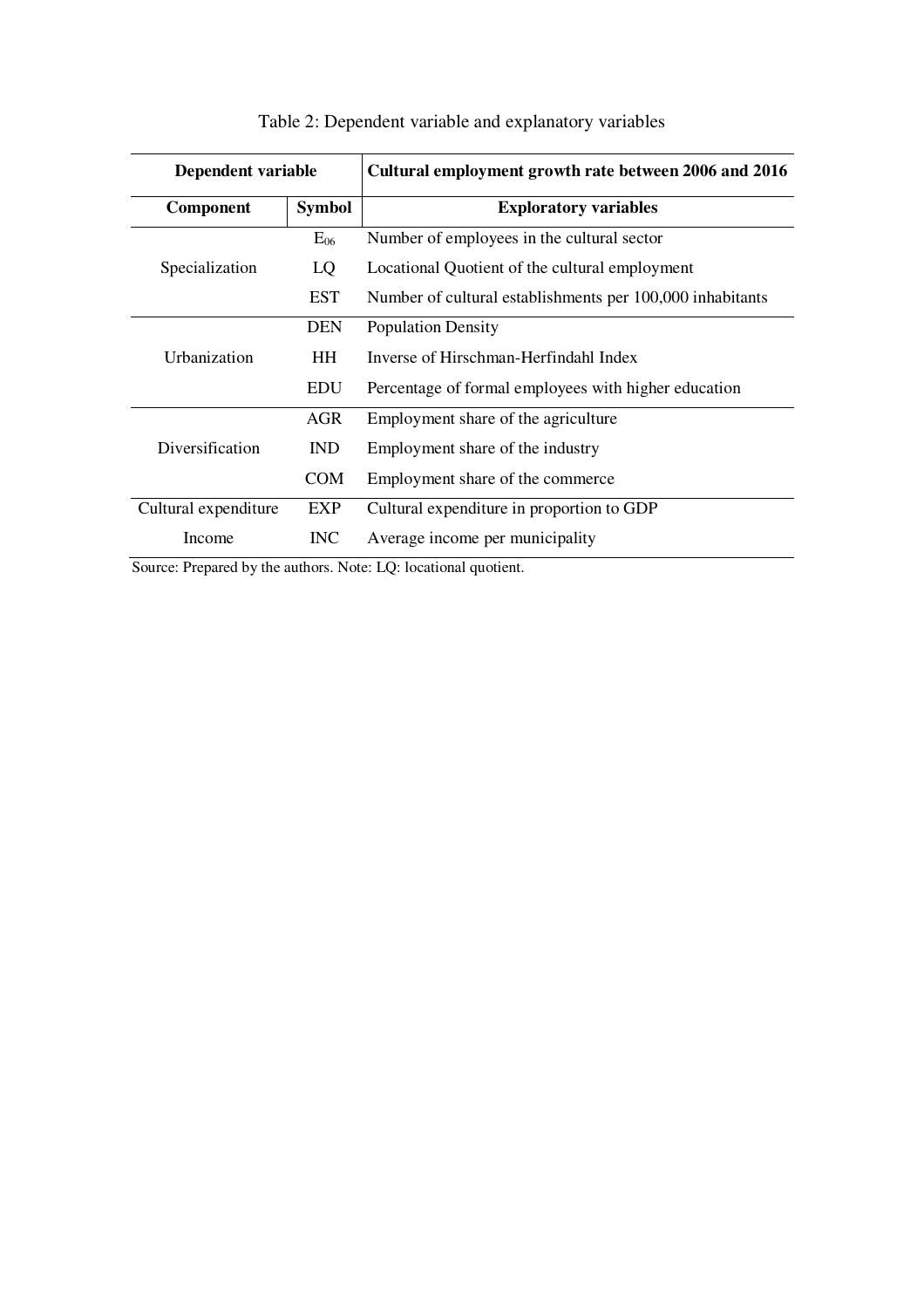| Variables   | Average | Standard<br>Deviavion |       | Minimum   Maximum |
|-------------|---------|-----------------------|-------|-------------------|
| Y           | 0.57    | 5.33                  | $-99$ | 332               |
| $E_{06}$    | 42      | 10                    | 0     | 44,077            |
| LQ          | 0.3     | 1.1                   | 0.0   | 51.4              |
| <b>EST</b>  | 7       | 108                   | 0     | 7,814             |
| <b>DEN</b>  | 110     | 597                   | 0     | 13,267            |
| <b>HH</b>   | 0.5     | 0.2                   | 0.0   | 1.3               |
| <b>EDU</b>  | 0.1     | 0.1                   | 0.0   | 0.8               |
| <b>AGRO</b> | 0.1     | 0.1                   | 0.0   | 0.9               |
| <b>IND</b>  | 0.2     | 0.2                   | 0.0   | 0.9               |
| <b>COM</b>  | 0.1     | 0.1                   | 0.0   | 1.0               |
| <b>EXP</b>  | 0.0     | 0.0                   | 0.0   | 0.1               |
| <b>INC</b>  | 659.3   | 210.8                 | 161.2 | 2,839.9           |

Table 3: Descriptive statistics

Source: Prepared by the authors.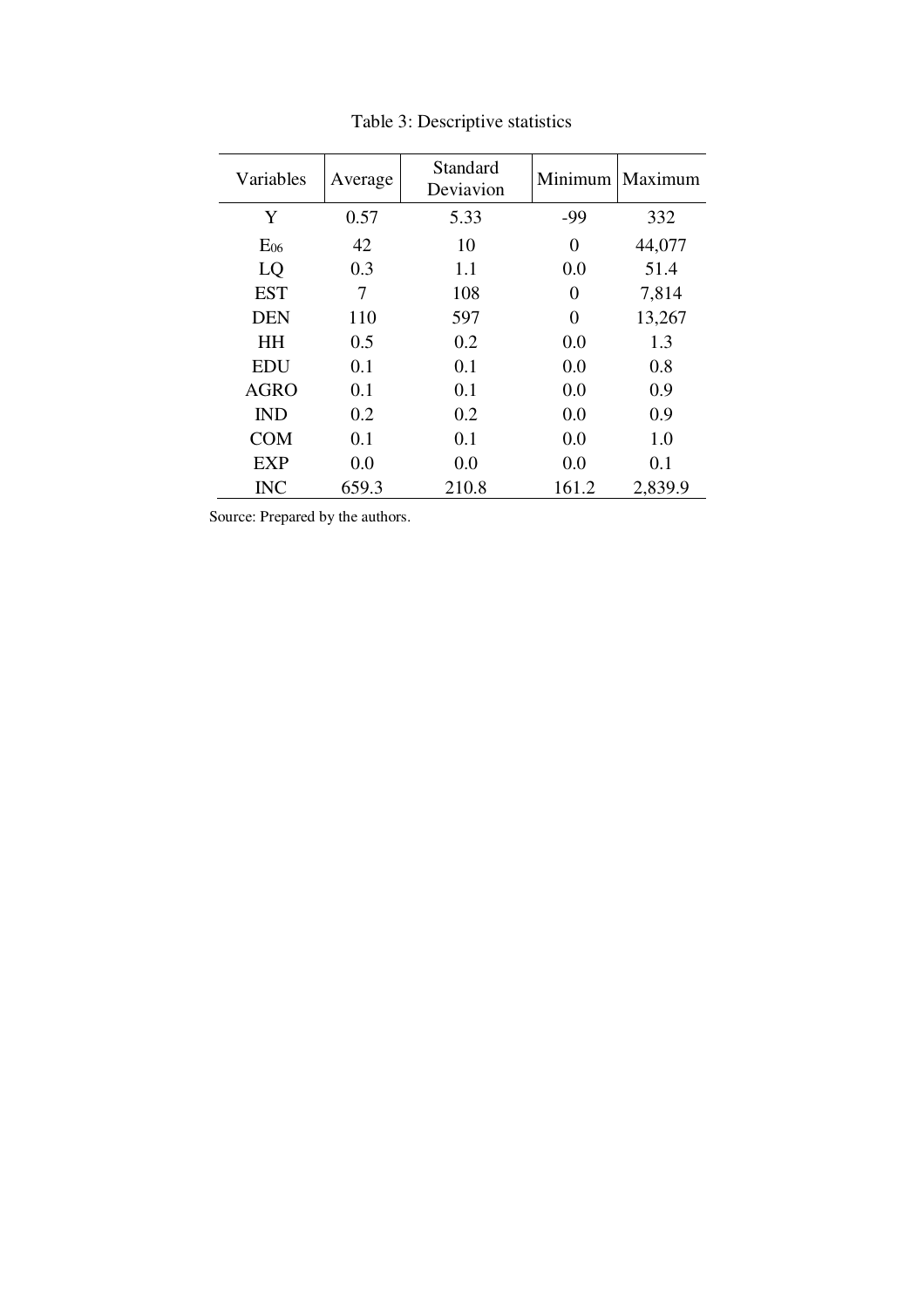#### Table 4: SDM Results

| Variable                            |            | Effect   |            |
|-------------------------------------|------------|----------|------------|
|                                     | Direct     | Indirect | Total      |
| $LN$ <sub><math>E_{06}</math></sub> | $-0.10***$ | $-0.00$  | $-0.10***$ |
|                                     | (0.01)     | (0.00)   | (0.01)     |
| LQ                                  | $-0.16***$ | $-0.00$  | $-0.16***$ |
|                                     | (0.01)     | (0.00)   | (0.01)     |
| HH                                  | 0.05       | 0.00     | 0.05       |
|                                     | (0.05)     | (0.00)   | (0.05)     |
| <b>EDU</b>                          | 0.10       | 0.00     | 0.10       |
|                                     | (0.14)     | (0.00)   | (0.15)     |
| <b>DEN</b>                          | $0.70***$  | 0.00     | $0.70***$  |
|                                     | (0.16)     | (0.02)   | (0.16)     |
| <b>IND</b>                          | $0.33***$  | 0.00     | $0.33***$  |
|                                     | (0.06)     | (0.01)   | (0.06)     |
| <b>COM</b>                          | 1.38***    | 0.01     | 1.39***    |
|                                     | (0.12)     | (0.04)   | (0.13)     |
| <b>AGR</b>                          | $-0.11$    | $-0.00$  | $-0.11$    |
|                                     | (0.07)     | (0.00)   | (0.07)     |
| LN_INC                              | 0.36       | 0.00     | 0.36       |
|                                     | (0.04)     | (0.00)   | (0.04)     |
| <b>EXP</b>                          | $-1.82$    | $-0.01$  | $-1.82$    |
|                                     | (2.80)     | (0.05)   | (2.81)     |
| <b>EST</b>                          | 1.14       | 0.01     | 1.14       |
|                                     | (0.81)     | (0.03)   | (0.81)     |

## **Dependent variable: Cultural employment growth rate between 2006 and 2016**

Source: Prepared by the authors. Note: Note: ∗p<0.1; ∗∗p<0.05; ∗∗∗p<0.01. N = 5,537. We use 5,537 of 5,570 Brazilian municipalities because we have missing data regarding to cultural expenditure.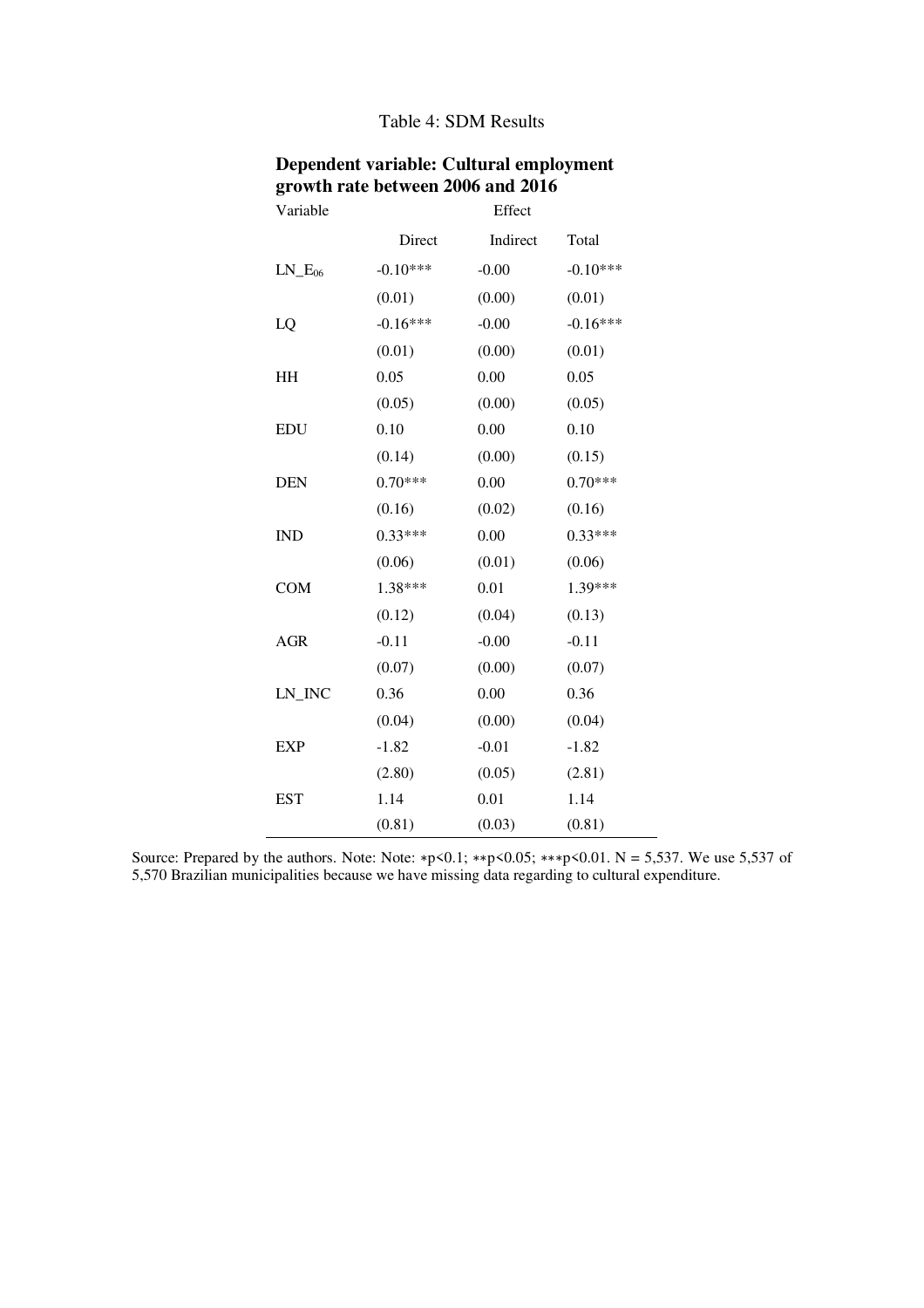## **Dependent variable: Cultural employment growth rate between 2006 and 2016**

| Variable                            | Estimate   | Variable      | Estimate |
|-------------------------------------|------------|---------------|----------|
| Constant                            | $-0.14$    | $W_LN_E_{06}$ | 0.001    |
|                                     | (0.33)     |               | (0.01)   |
| $LN$ <sub><math>E_{06}</math></sub> | $-0.09***$ | W_LQ          | $-0.005$ |
|                                     | (0.01)     |               | (0.003)  |
| LQ                                  | $-0.16***$ | W_HH          | 0.07     |
|                                     | (0.04)     |               | (0.06)   |
| HH                                  | 0.01       | W_EDU         | 0.19     |
|                                     | (0.06)     |               | (0.13)   |
| <b>EDU</b>                          | $-0.05$    | W_DEN         | 0.21     |
|                                     | (0.10)     |               | (0.23)   |
| <b>DEN</b>                          | $0.58**$   | W_IND         | $-0.04$  |
|                                     | (0.25)     |               | (0.06)   |
| <b>IND</b>                          | $0.36***$  | W_COM         | 0.05     |
|                                     | (0.07)     |               | (0.12)   |
| <b>COM</b>                          | $1.40***$  | W_AGR         | $-0.005$ |
|                                     | (0.15)     |               | (0.07)   |
| <b>AGR</b>                          | $-0.06$    | W_LN_INC      | $-0.08*$ |
|                                     | (0.08)     |               | (0.04)   |
| $LN$ <sub>_INC</sub>                | $0.09**$   | W_EXP         | 0.77     |
|                                     | (0.04)     |               | (2.19)   |
| <b>EXP</b>                          | $-2.08$    | W_EST         | 2.19     |
|                                     | (1.90)     |               | (3.84)   |
| <b>EST</b>                          | $0.91***$  | Lambda        | 0.0005   |
|                                     | (0.29)     |               | (0.01)   |

Source: Prepared by the authors. Note: Note: ∗p<0.1; \*\*p<0.05; \*\*\*p<0.01.  $N = 5,537$ , R-squared = 0.13. We use 5,537 of 5,570 Brazilian municipalities because we have missing data regarding to cultural expenditure.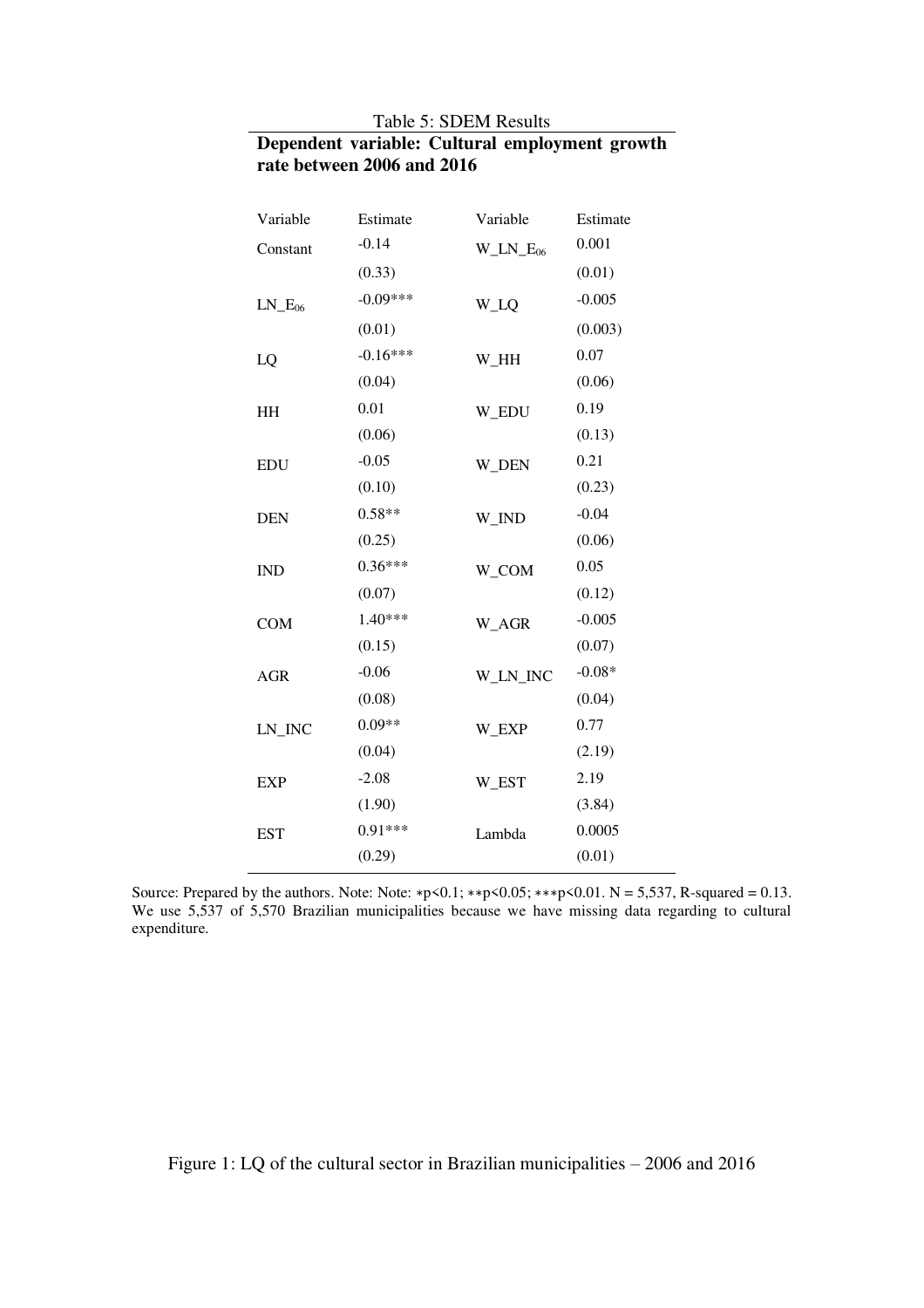

Source: Prepared by the authors.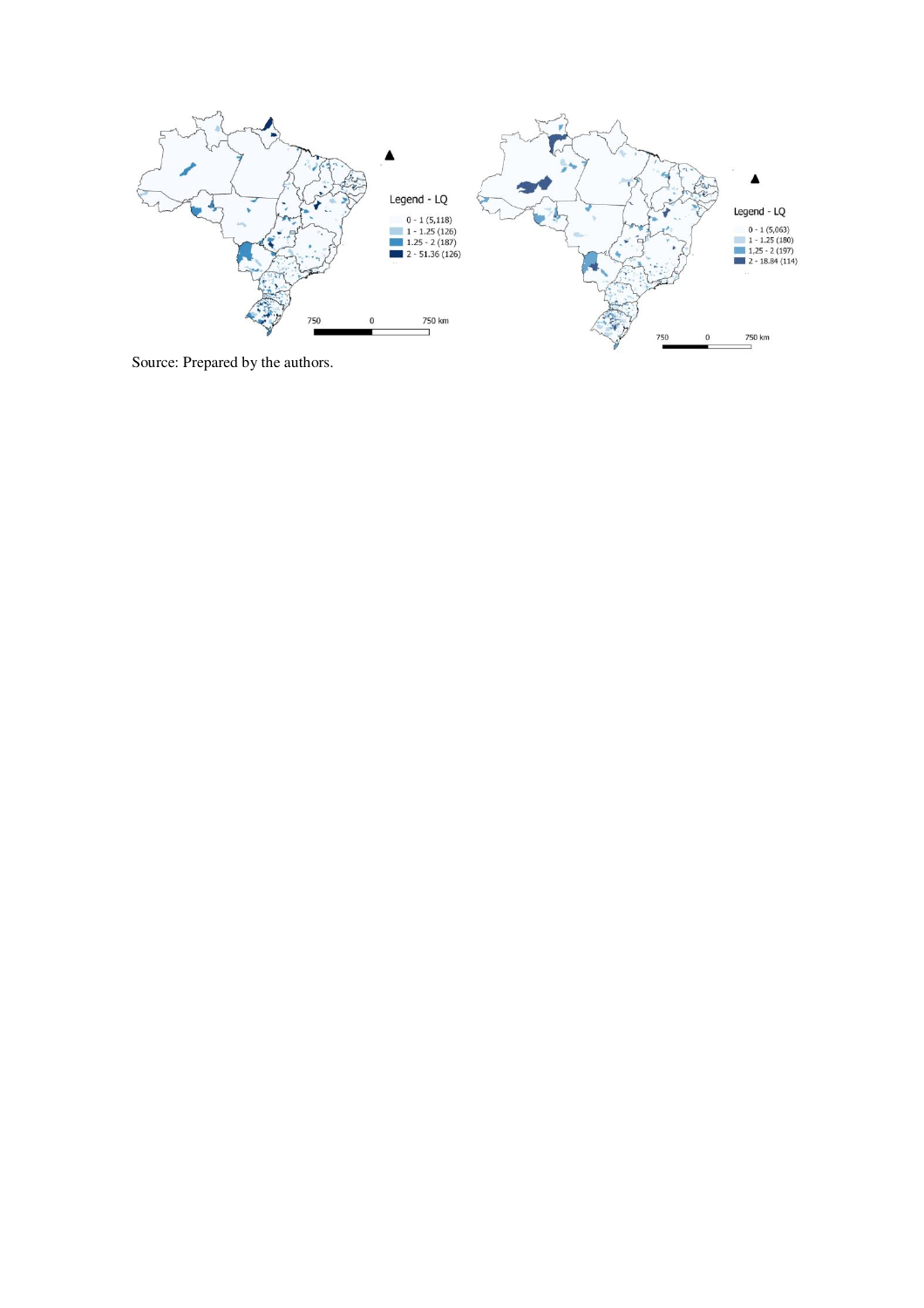| Type             | Moran's I | p-Value |
|------------------|-----------|---------|
| Queen            | 0.36      | 0.17    |
| Rook             | 0.35      | 0.72    |
| KNN 1            | $-1.72*$  | 0.08    |
| KNN <sub>2</sub> | $-0.4$    | 0.68    |
| KNN <sub>3</sub> | 0.57      | 0.56    |
| KNN 4            | 1.15      | 0.24    |
| KNN 5            | 1.06      | 0.28    |

Appendix 1: Spatial weights matrices' tests

Source: Prepared by the authors. Note: KNN: K nearest neighbors based on distance.